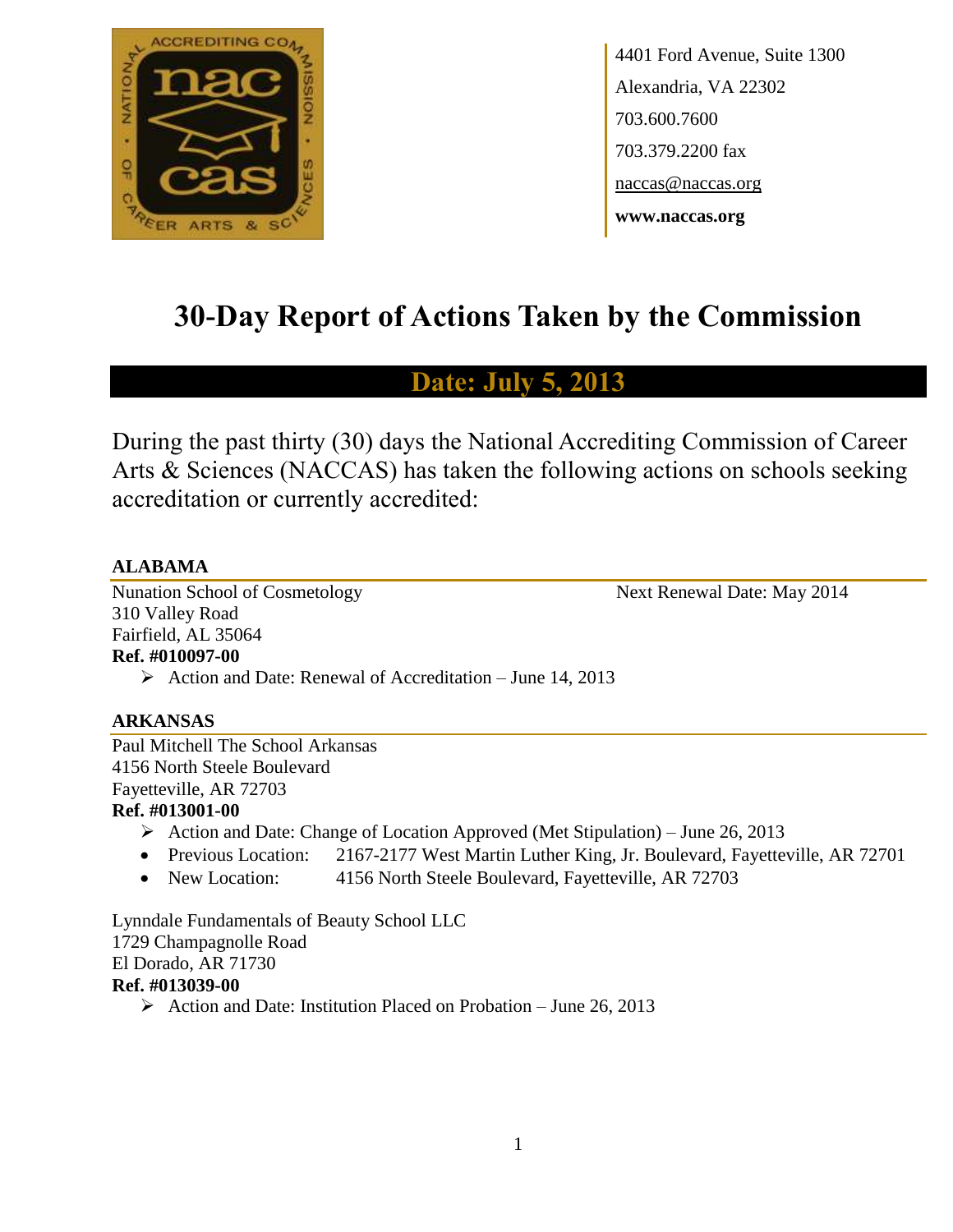# **CALIFORNIA**

The Salon Professional Academy 1600 Saratoga Avenue, Suite 103 San Jose, CA 95129

# **Ref. #I12037-00**

 $\triangleright$  Action and Date: Non-Substantive Change of Ownership Acknowledged – June 21, 2013

| $\bullet$ | Previous Ownership:    |      |       |
|-----------|------------------------|------|-------|
|           | Lovit Corporation      | 100% |       |
|           | Mr. Ron Czerny         |      | 90.0% |
|           | Ms. Viola Wozniakowski |      | 10.0% |

| $\bullet$ | New Ownership:         |      |       |
|-----------|------------------------|------|-------|
|           | Lovit Corporation      | 100% |       |
|           | Mr. Ron Czerny         |      | 51.0% |
|           | Mr. David Walrod       |      | 19.5% |
|           | Ms. Andrea Batista     |      | 19.5% |
|           | Ms. Viola Wozniakowski |      | 10.0% |
|           |                        |      |       |

Federico Beauty Institute 1515 Sports Drive Sacramento, CA 95834

# **Ref. #014007-00**

- $\triangleright$  Action and Date: Non-Substantive Addition of Program Acknowledged June 13, 2013
- New Program: Barber Crossover 400 Clock Hours

Marinello School of Beauty 166 Plaza Drive West Covina, CA 91790 **Ref. #B14014-06**

> Action and Date: Change of Location Visit Acknowledged and Accreditation Continued – June 14, 2013

Salon Success Academy 1385 East Foothill Boulevard Upland, CA 91786 **Ref. #014030-00**

- $\triangleright$  Action and Date: Non-Substantive Change in Program Name Acknowledged June 13, 2013
- Previous Program Name: Cosmetician 600 Clock Hours
- New Program Name: Esthetician 600 Clock Hours

CR'U Institute of Cosmetology and Barbering 11889 Valley View Street Garden Grove, CA 92845 **Ref. #014203-00**

 $\triangleright$  Action and Date: Withdrawal of Accreditation with the Right to Appeal and Probation Continued – June 14, 2013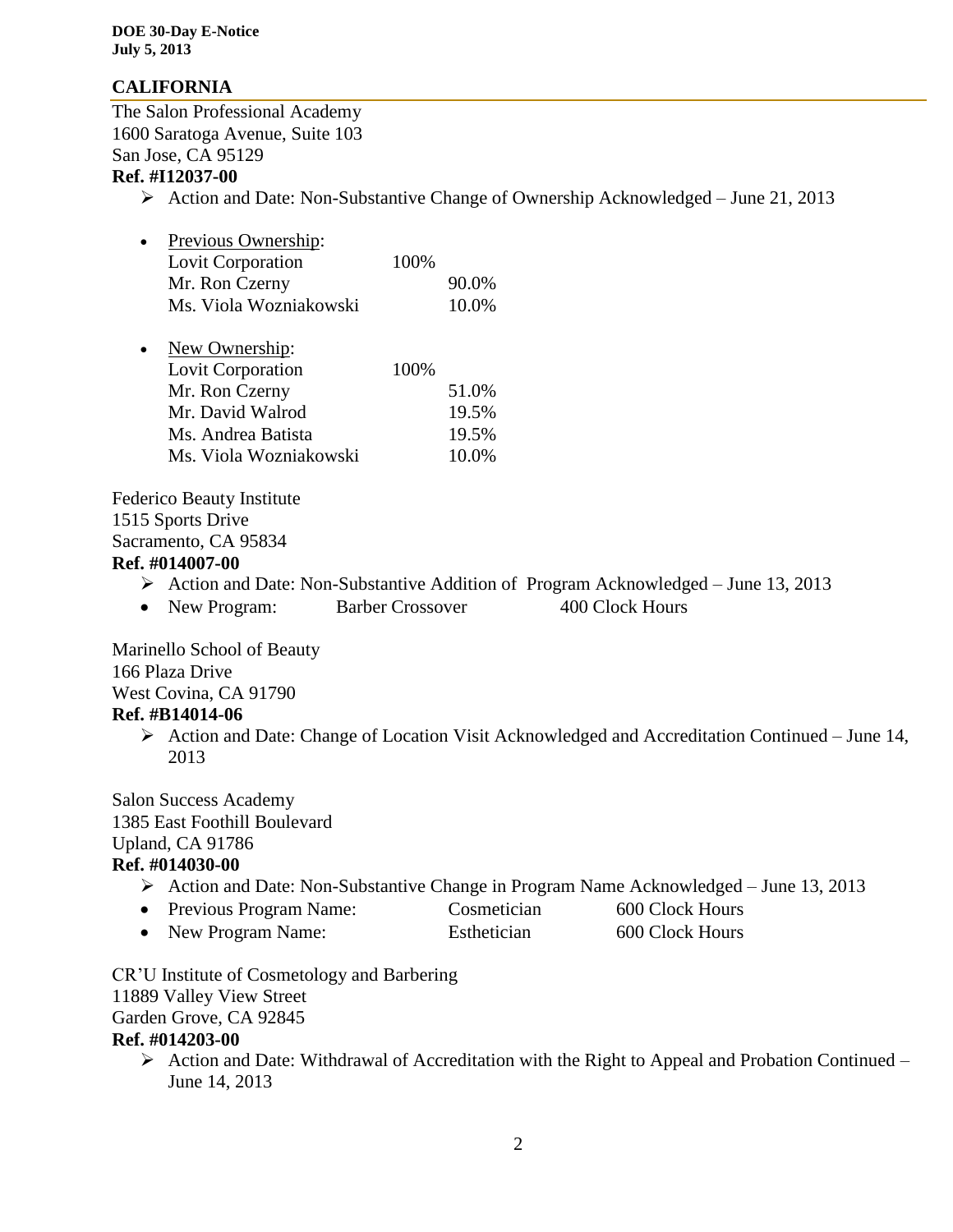Avance Beauty College **Next Renewal Date: May 2019** 750 Beyer Way, Suite B, C, and D San Diego, CA 92154 **Ref. #014247-00**  $\triangleright$  Action and Date: Renewal of Accreditation – June 14, 2013

Lyle's Bakersfield College of Beauty 2935 F Street Bakersfield, CA 93301 **Ref. #B14315-01**

- $\triangleright$  Action and Date: Non-Substantive Expansion of Campus Acknowledged (Met Stipulation) June 26, 2013
- Expanded Campus Facility: 3001 F Street, Bakersfield, CA 93301

John Wesley International Barber and Beauty College Next Renewal Date: May 2019 717 Pine Avenue Long Beach, CA 90813 **Ref. #014317-00**  $\triangleright$  Action and Date: Renewal of Accreditation – June 14, 2013

Marinello School of Beauty 2627 West Florida Avenue, Suite 100 Hemet, CA 92545 **Ref. #014323-00**

- Action and Date: Non-Substantive Addition of Program Acknowledged with a Stipulation June 13, 2013
- New Program: Barbering 1500 Clock Hours

Design's School of Cosmetology 2727 Buena Vista Drive #105 Paso Robles, CA 93446

# **Ref. #014326-00**

- Action and Date: Change of Location Approved (Met Stipulation) June 19, 2013
- Previous Location:  $715 \, 24^{\text{th}}$  Street, Suite E, Paso Robles, CA 93446
- New Location: 2727 Buena Vista Drive #105, Paso Robles, CA 93446

International School of Beauty, Inc. 72-261 Highway 111, Suite 121-B Palm Desert, CA 92260 **Ref. #014331-00**

- Action and Date: Non-Substantive Addition of Program Acknowledged (Met Stipulation) June 13, 2013
- New Program: Cosmetology Crossover 400 Clock Hours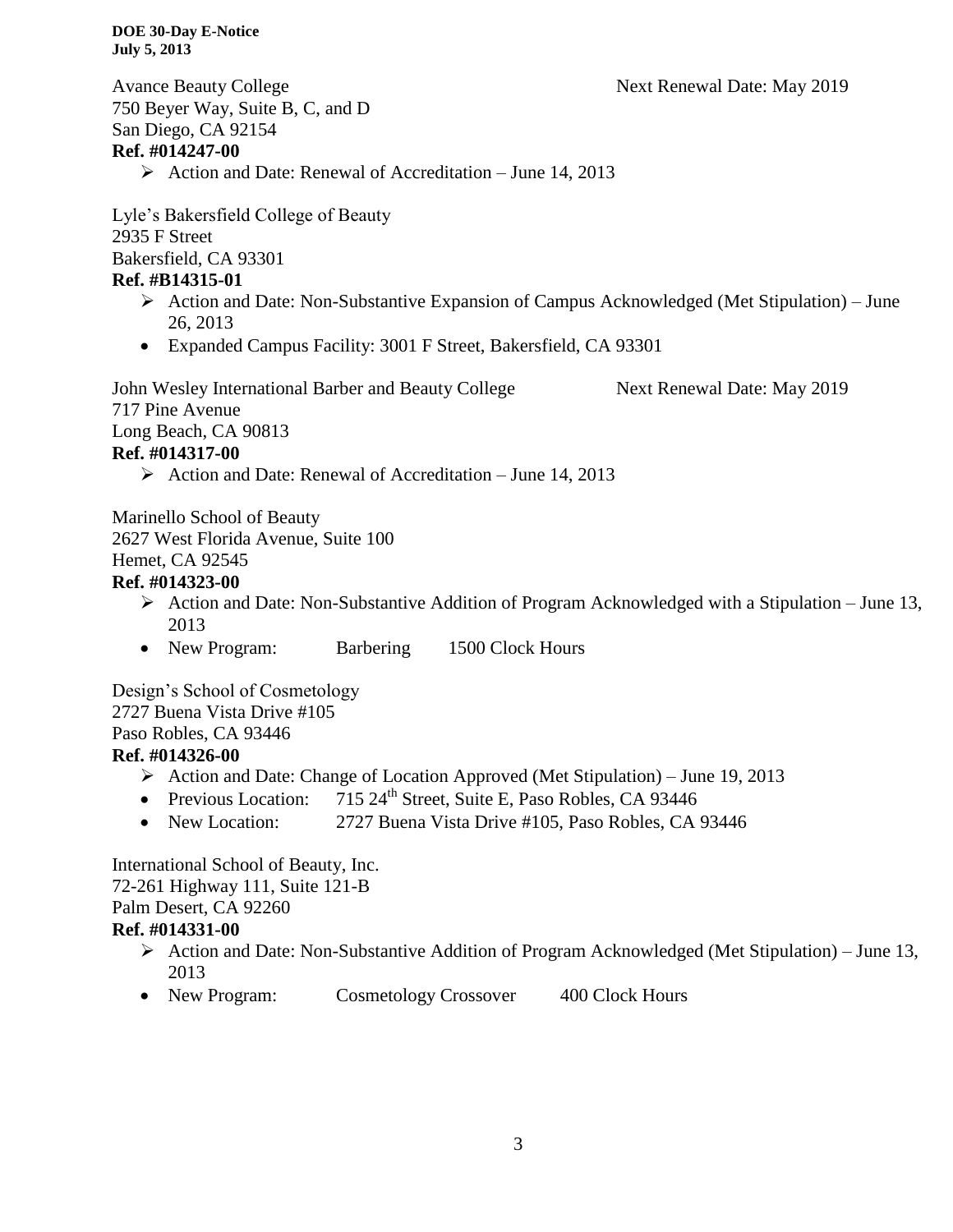Palace Beauty College 1517 South Western Avenue Los Angeles, CA 90006

# **Ref. #014334-00**

 Action and Date: Institution Removed from Low Outcomes Monitoring (Placement) and Probation Continued – June 14, 2013

Thuy Princess Beauty College Next Renewal Date: May 2018 252 East Second Street Pomona, CA 91766

# **Ref. #014335-00**

 $\triangleright$  Action and Date: Renewal of Accreditation with a Recommendation for Improvement – June 14, 2013

Lu Ross Academy 470 East Thompson Boulevard Ventura, CA 93001 **Ref. #014351-00**

# Action and Date: Addition of Program Approved (Met Stipulation) – June 13, 2013

• New Program: Beauty Makeup Artistry 6 Quarter Credits/120 Clock Hours

Lu Ross Academy 470 East Thompson Boulevard Ventura, CA 93001

# **Ref. #014351-00**

- $\triangleright$  Action and Date: Non-Substantive Addition of Program Acknowledged with a Stipulation June 21, 2013
- New Program: Barber Crossover 400 Clock Hours

Toni & Guy Hairdressing Academy 3600 Sisk Road, Suite 5F Modesto, CA 95356 **Ref. #014354-00**

Action and Date: Implementation of Grant of Appeal (Rules Section 9.7) – June 14, 2013

Tramy Beauty School Previous Ref. #A14365-01

641 North Broadway Escondido, CA 92025 **Ref. #P14365-01**

 $\triangleright$  Action and Date: Provisional Additional Location Accreditation Granted – June 14, 2013

Santa Ana Beauty Academy **Next Renewal Date: January 2018** 2231 North Tustin Avenue Santa Ana, CA 92705 **Ref. #014366-00**

 $\triangleright$  Action and Date: Renewal of Accreditation – June 14, 2013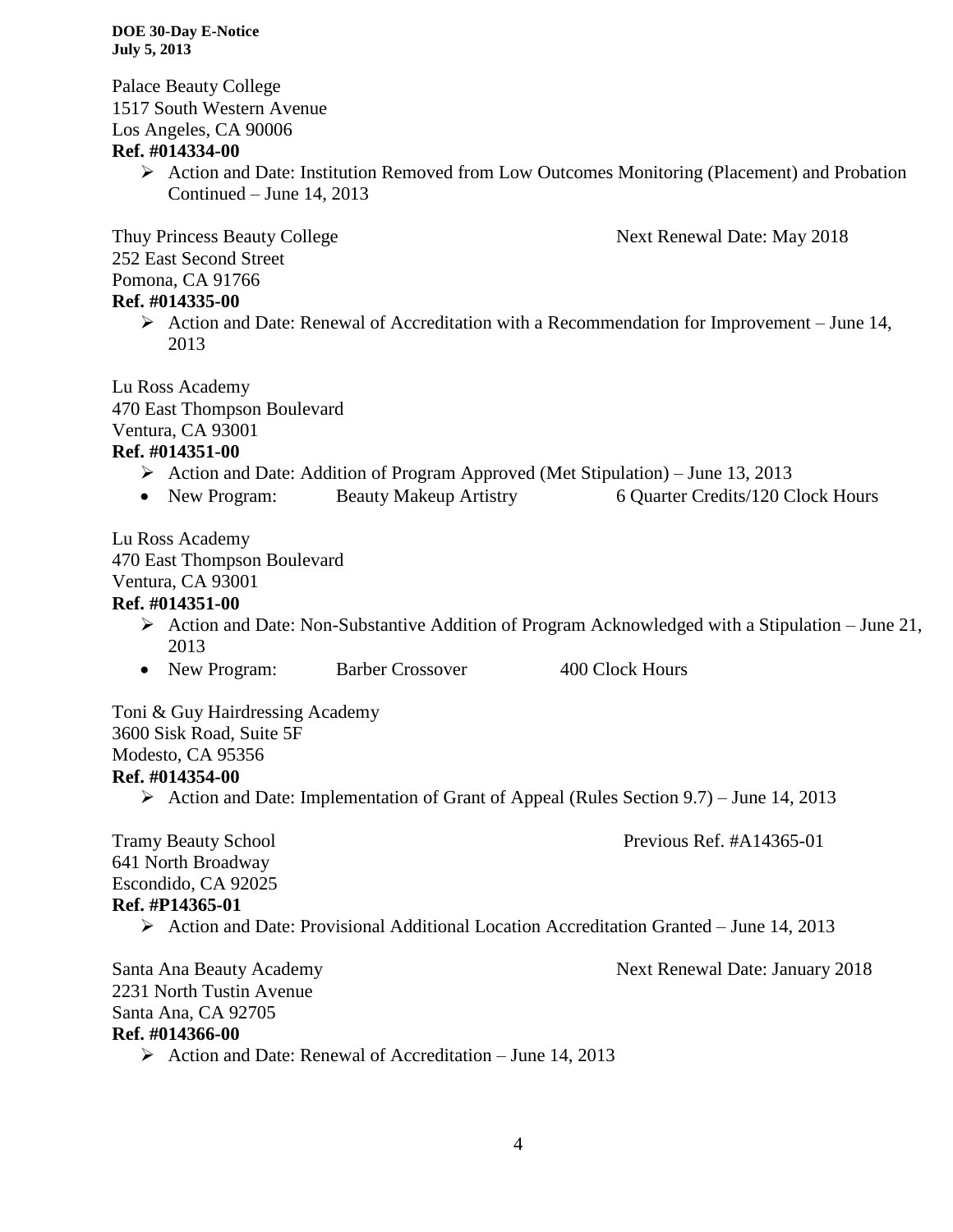Cinta Aveda Institute Next Renewal Date: May 2019 305 Kearny Street San Francisco, CA 94108 **Ref. #014370-00**

 $\triangleright$  Action and Date: Renewal of Accreditation – June 14, 2013

Academy of Salon Professionals, The Next Renewal Date: September 2019 2238 El Camino Real Santa Clara, CA 95050 **Ref. #014375-00**

 $\triangleright$  Action and Date: Renewal of Accreditation – June 14, 2013

Sutter Beauty College 651 North Palora Avenue Yuba City, CA 95991

# **Ref. #014380-00**

- $\triangleright$  Action and Date: Removal of Program Acknowledged June 21, 2013
- Program Removed: Instructor Training 600 Clock Hours

Hinton Barber College 1800 Springs Road Vallejo, CA 94591

# **Ref. #014386-00**

 Action and Date: Change of Location Visit Acknowledged and Accreditation Continued – June 14, 2013

# **COLORADO**

College of International Esthetics, Inc. Next Renewal Date: September 2018 7330 West  $52<sup>nd</sup>$  Avenue, Unit T Arvada, CO 80002 **Ref. #015049-00**

Action and Date: Renewal of Accreditation and Probation Removed – June 14, 2013

Empire Beauty School 441 Wadsworth Boulevard, Suite 100 Lakewood, CO 80226 **Ref. #B48003-09**

> $\triangleright$  Action and Date: Institution Removed from Low Outcomes Monitoring (Completion & Placement) – June 14, 2013

# **CONNECTICUT**

Ricci's Academy of Cosmetology Next Renewal Date: May 2016 99 South Main Street Previous Ref. #I11075-00 Newtown, CT 06470 **Ref. #016045-00**

 $\triangleright$  Action and Date: Initial Accreditation Granted – June 14, 2013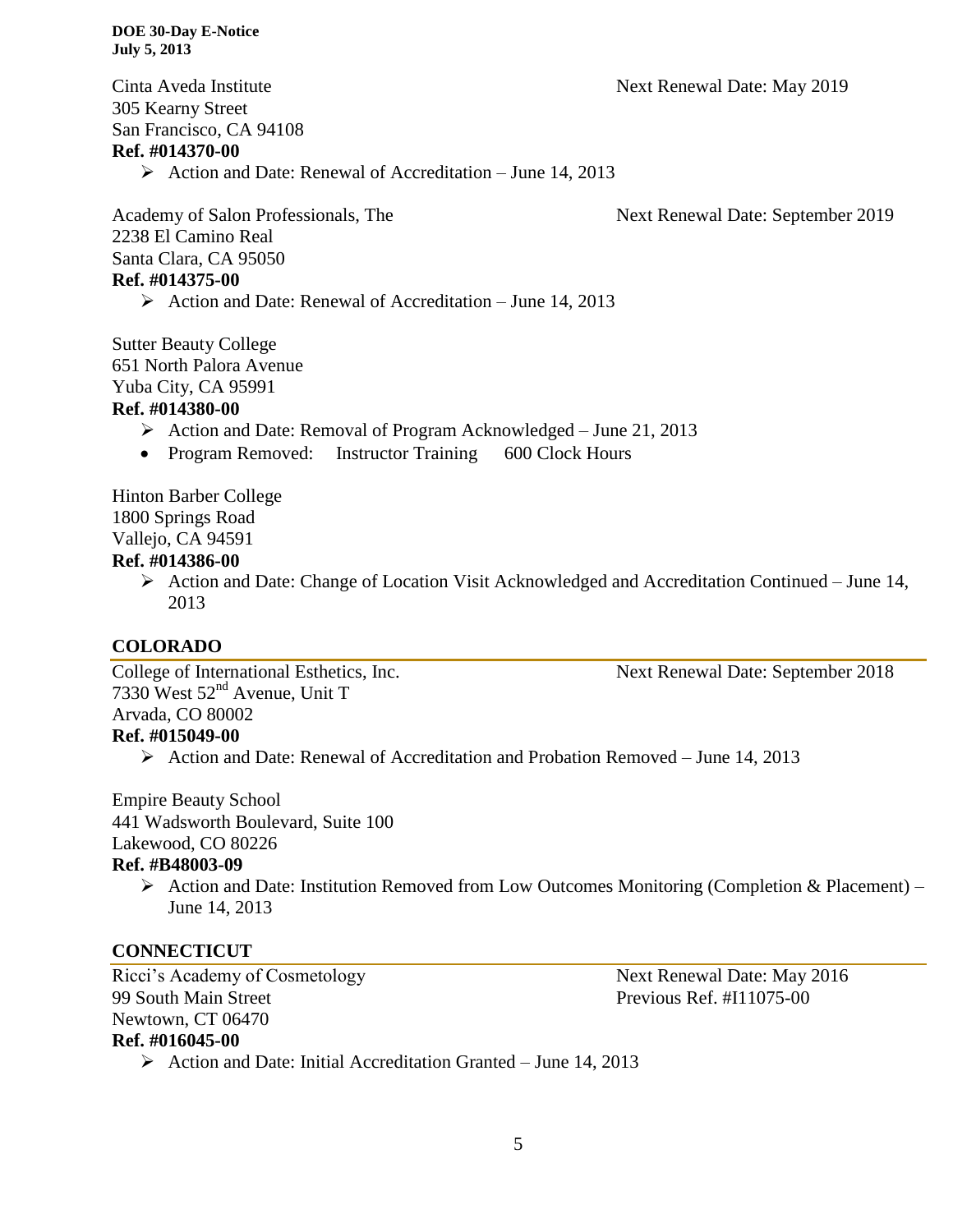# **FLORIDA**

Loraine's Academy, Inc. 1012 58<sup>th</sup> Street North St. Petersburg, FL 33710

# **Ref. #019006-00**

- Action and Date: Non-Substantive Decrease in Program Length Acknowledged (Met Stipulation) June 13, 2013
- Previous Length: Cosmetology w/Advanced Styling Bootcamp 1350 Clock Hours
- New Length: Cosmetology w/Advanced Styling Bootcamp 1275 Clock Hours

Manhattan Hairstyling Academy 1522 U.S. Highway 41 North Inverness, FL 34450 **Ref. #P19041-05**

 $\triangleright$  Action and Date: Withdrawal of Accreditation with the Right to Appeal and Placed on Probation – June 14, 2013

North Florida Cosmetology Institute, Inc. 2424 Allen Road Tallahassee, FL 32312 **Ref. #019101-00**

 $\triangleright$  Action and Date: Non-Substantive Change in Owner Name Acknowledged\* – June 13, 2013

| $\bullet$ | Previous Ownership:                       |      |     |
|-----------|-------------------------------------------|------|-----|
|           | North Florida Cosmetology Institute, Inc. | 100% |     |
|           | Anita Coppedge                            |      | 50% |
|           | Kimberly Kirkland                         |      | 50% |
|           |                                           |      |     |
| $\bullet$ | New Ownership:                            |      |     |
|           | North Florida Cosmetology Institute, Inc. | 100% |     |
|           | Anita Coppedge                            |      | 50% |
|           | <b>Kimberly Matthews</b>                  |      | 50% |
|           |                                           |      |     |

*\*Ms. Kimberly Kirkland has legally changed her name from Kimberly Kirkland to Kimberly Matthews.* 

Aveda Institute – Tampa Bay 28272 U.S. Highway 19 North Clearwater, FL 33761 **Ref. #P19116-02**  $\triangleright$  Action and Date: Provisional Additional Location Accreditation Continued – June 14, 2013

The Salon Professional Academy Next Renewal Date: September 2017 13422 North Cleveland Avenue North Fort Myers, FL 33903 **Ref. #019126-00** Action and Date: Renewal of Accreditation and Probation Removed – June 14, 2013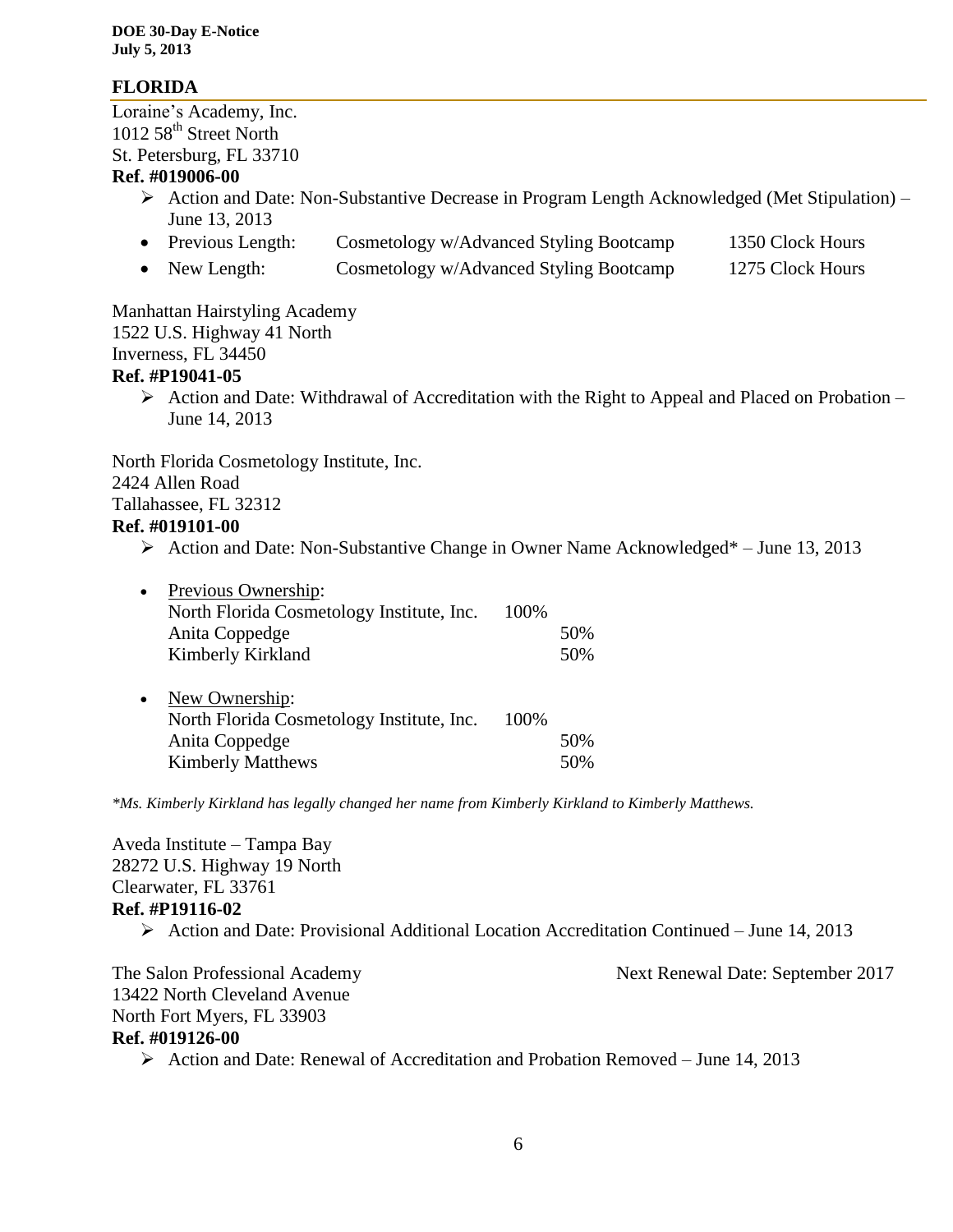Paul Mitchell The School Orlando 1285 Oviedo Mall Boulevard Oviedo, FL 32765

# **Ref. #B54029-03**

 $\triangleright$  Action and Date: Change of Location Visit Acknowledged and Accreditation Continued – June 14, 2013

# **GEORGIA**

The Cosmetology Institute of Hair Design 1904 Pennsylvania Avenue Savannah, GA 31404

# **Ref. #I11029-00**

- $\triangleright$  Action and Date: Non-Substantive Addition of Program Acknowledged June 13, 2013
- New Program: Nail Care 600 Clock Hours

# **IDAHO**

Milan Institute of Cosmetology Previous Ref. #A53084-09 1009 West Hemingway Napa, ID 83651 **Ref. #P53084-09**

 $\triangleright$  Action and Date: Provisional Additional Location Accreditation Granted – June 14, 2013

# **ILLINOIS**

Ms. Roberts Academy of Beauty Culture 17 -19 East Park Boulevard Villa Park, IL 60181

# **Ref. #023047-00**

- Action and Date: Change of Name Approved with a Stipulation June 14, 2013
- Previous Name: Ms. Roberts Academy of Beauty Culture
- New Name: Ms. Roberts Academy of Hair Design
- New Alternate Name: Ms. Roberts Academy

Cannella School of Hair Design Next Renewal Date: May 2019

617 West North Avenue Villla Park, IL 60181 **Ref. #023100-00**

 $\triangleright$  Action and Date: Renewal of Accreditation – June 14, 2013

Concept College of Cosmetology 129 North Race Street Urbana, IL 61801 **Ref. #B23119-01**

 $\triangleright$  Action and Date: Withdrawal of Accreditation with the Right to Appeal and Probation Continued – June 14, 2013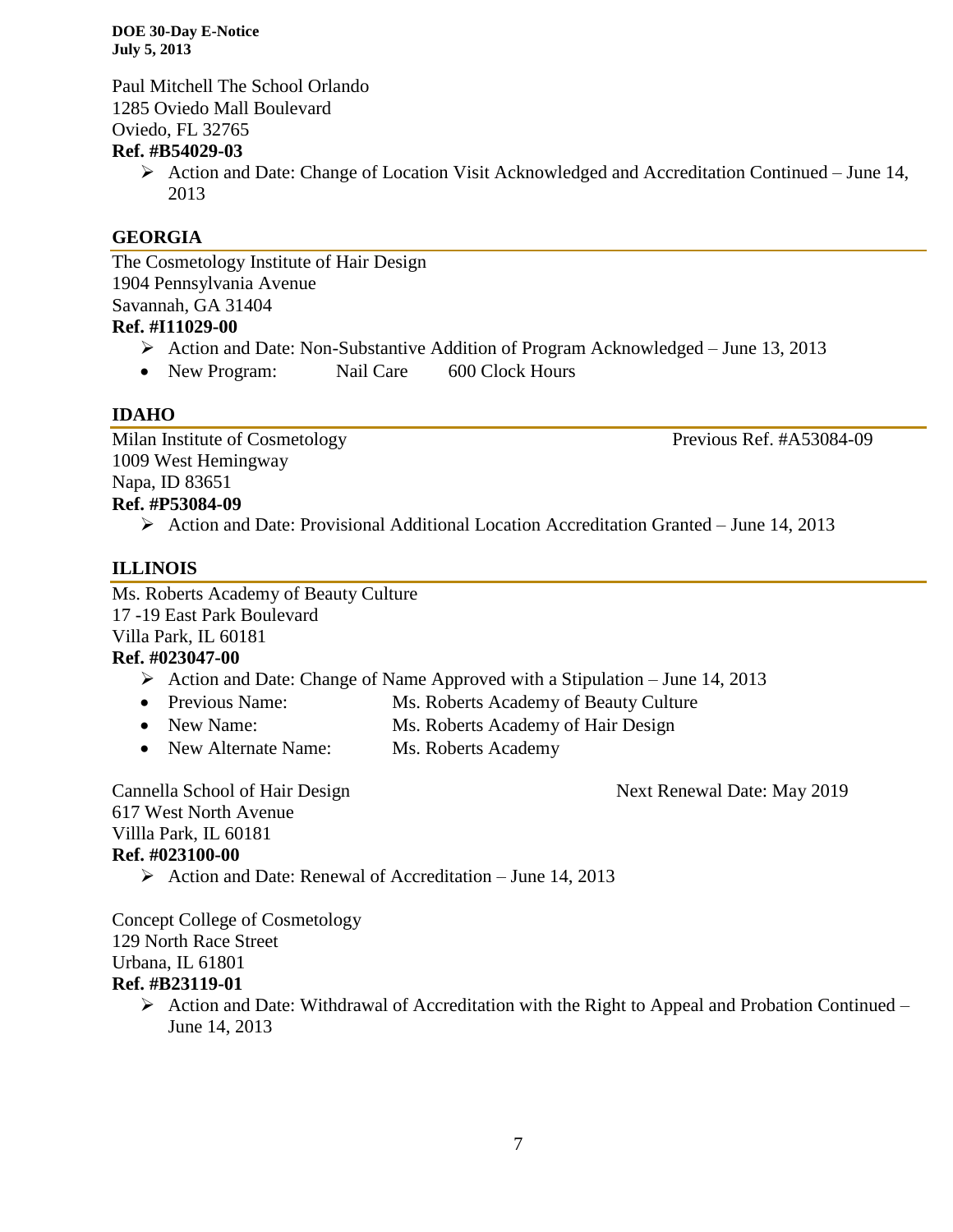Aveda Institute Chicago 2828 North Clark Street Chicago, IL 60657

# **Ref. #023163-00**

- $\triangleright$  Action and Date: Change of Control Approved June 14, 2013
- Previous Ownership: Douglas J AIC, Inc. 100% Scott Weaver 50% Thaddeus Weaver 50%

| $\bullet$ | New Ownership:           |       |      |     |
|-----------|--------------------------|-------|------|-----|
|           | Douglas J AIC, Inc.      | 100\% |      |     |
|           | Douglas J Holdings, Inc. |       | 100% |     |
|           | <b>Scott Weaver</b>      |       |      | 50% |
|           | TJ Weaver                |       |      | 50% |

Innovations Design Academy 214 East Washington Street MaComb, IL 61455 **Ref. #P23173-01**

Action and Date: Provisional Additional Location Accreditation Continued – June 14, 2013

Gwendolyn & Co DBA The Salon Professional Academy of Elgin 264 South Randall Road Elgin, IL 60123 **Ref. #023178-00**

Action and Date: Implementation of Grant of Appeal (Rules Section 9.7) – June 14, 2013

Shear Learning Academy of Cosmetology, Inc. 241 North Main Street Decatur, IL 62523

# **Ref. #023182-00**

 $\triangleright$  Action and Date: Probation Removed- June 14, 2013

Tricoci University of Beauty Culture, LLC 530 East North Avenue Glendale Heights, IL 60139 **Ref. #023166-00**

 $\triangleright$  Action and Date: Non-Substantive Change of Ownership Acknowledged – June 13, 2013

| Previous Ownership:                       |      |     |         |     |
|-------------------------------------------|------|-----|---------|-----|
| Tricoci University of Beauty Culture, LLC | 100% |     |         |     |
| MT University Manager LLC                 |      | 40% |         |     |
| Tricoci 1999 Family Trust                 |      |     | 90%     |     |
| Mario M. Tricoci                          |      |     |         | 50% |
| Michael C. Tricoci                        |      |     |         | 50% |
| TU Holding Company LLC                    |      | 60% |         |     |
| <b>Concentric Equity Partners II LP</b>   |      |     | $100\%$ |     |
|                                           |      |     |         |     |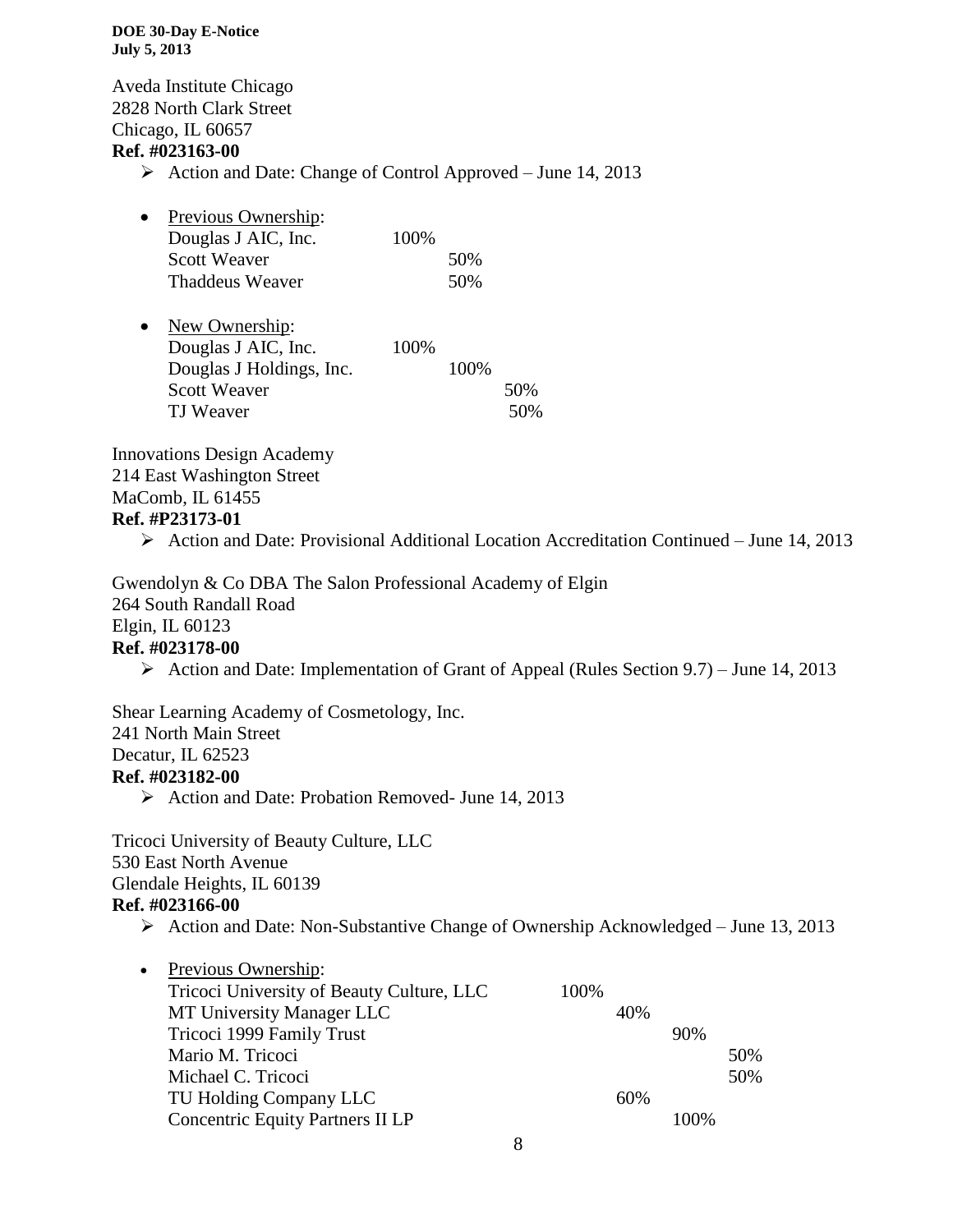| New Ownership:<br>$\bullet$<br>Tricoci University of Beauty Culture, LLC<br>MT University Manager LLC<br>Tricoci 1999 Family Trust<br>Mario M. Tricoci<br>Michael C. Tricoci<br>Mario M. Tricoci<br>TU Holding Company LLC<br><b>Concentric Equity Partners II LP</b><br>Tricoci University of Beauty Culture, LLC | 100% | 40%<br>60% | 92.8%<br>7.2%<br>100% | 50%<br>50% |
|--------------------------------------------------------------------------------------------------------------------------------------------------------------------------------------------------------------------------------------------------------------------------------------------------------------------|------|------------|-----------------------|------------|
| 6458 North Sheridan Road<br>Chicago, IL 60626                                                                                                                                                                                                                                                                      |      |            |                       |            |
| Ref. #B23166-01                                                                                                                                                                                                                                                                                                    |      |            |                       |            |
| $\triangleright$ Action and Date: Non-Substantive Change of Ownership Acknowledged – June 13, 2013                                                                                                                                                                                                                 |      |            |                       |            |
| Previous Ownership:<br>$\bullet$<br>Tricoci University of Beauty Culture, LLC<br>MT University Manager LLC<br>Tricoci 1999 Family Trust<br>Mario M. Tricoci<br>Michael C. Tricoci                                                                                                                                  | 100% | 40%        | 90%                   | 50%<br>50% |
| TU Holding Company LLC<br><b>Concentric Equity Partners II LP</b><br>New Ownership:<br>$\bullet$                                                                                                                                                                                                                   |      | 60%        | 100%                  |            |
| Tricoci University of Beauty Culture, LLC<br>MT University Manager LLC<br>Tricoci 1999 Family Trust<br>Mario M. Tricoci<br>Michael C. Tricoci                                                                                                                                                                      | 100% | 40%        | 92.8%                 | 50%<br>50% |
| Mario M. Tricoci                                                                                                                                                                                                                                                                                                   |      |            | 7.2%                  |            |
| TU Holding Company LLC<br><b>Concentric Equity Partners II LP</b>                                                                                                                                                                                                                                                  |      | 60%        | 100%                  |            |
| Tricoci University of Beauty Culture, LLC<br>5321 North Harlem Avenue<br>Chicago, IL 60656<br>Ref. #023167-00                                                                                                                                                                                                      |      |            |                       |            |
| $\triangleright$ Action and Date: Non-Substantive Change of Ownership Acknowledged – June 13, 2013                                                                                                                                                                                                                 |      |            |                       |            |
| Previous Ownership:<br>$\bullet$<br>Tricoci University of Beauty Culture, LLC<br>MT University Manager LLC<br>Tricoci 1999 Family Trust<br>Mario M. Tricoci<br>Michael C. Tricoci                                                                                                                                  | 100% | 40%        | 90%                   | 50%<br>50% |
| TU Holding Company LLC                                                                                                                                                                                                                                                                                             |      | 60%        |                       |            |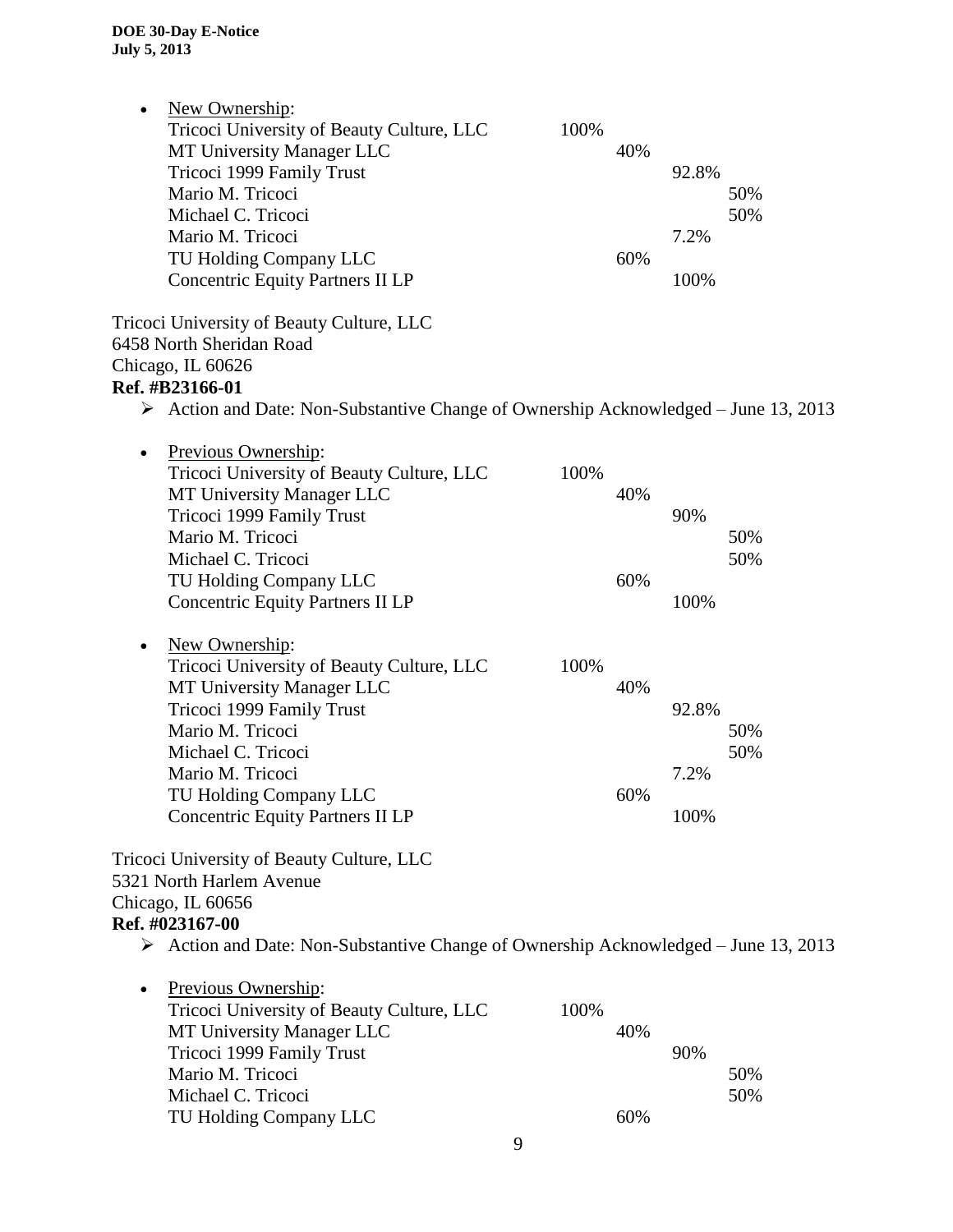| <b>Concentric Equity Partners II LP</b>                                                                                                                                                                                                                               |                    | 100%                  |            |
|-----------------------------------------------------------------------------------------------------------------------------------------------------------------------------------------------------------------------------------------------------------------------|--------------------|-----------------------|------------|
| New Ownership:<br>$\bullet$<br>Tricoci University of Beauty Culture, LLC<br>MT University Manager LLC<br>Tricoci 1999 Family Trust<br>Mario M. Tricoci                                                                                                                | 100%<br>40%        | 92.8%                 | 50%        |
| Michael C. Tricoci<br>Mario M. Tricoci<br>TU Holding Company LLC<br><b>Concentric Equity Partners II LP</b>                                                                                                                                                           | 60%                | 7.2%<br>100%          | 50%        |
| Tricoci University of Beauty Culture, LLC<br>602 West Glen Avenue<br>Peoria, IL 61614<br>Ref. #023168-00<br>$\triangleright$ Action and Date: Non-Substantive Change of Ownership Acknowledged – June 13, 2013                                                        |                    |                       |            |
| Previous Ownership:<br>$\bullet$<br>Tricoci University of Beauty Culture, LLC<br>MT University Manager LLC<br>Tricoci 1999 Family Trust<br>Mario M. Tricoci<br>Michael C. Tricoci                                                                                     | 100%<br>40%        | 90%                   | 50%<br>50% |
| TU Holding Company LLC<br><b>Concentric Equity Partners II LP</b>                                                                                                                                                                                                     | 60%                | 100%                  |            |
| New Ownership:<br>$\bullet$<br>Tricoci University of Beauty Culture, LLC<br>MT University Manager LLC<br>Tricoci 1999 Family Trust<br>Mario M. Tricoci<br>Michael C. Tricoci<br>Mario M. Tricoci<br>TU Holding Company LLC<br><b>Concentric Equity Partners II LP</b> | 100%<br>40%<br>60% | 92.8%<br>7.2%<br>100% | 50%<br>50% |
| Tricoci University of Beauty Culture, LLC<br>5485 East State Street<br>Rockford, IL 61108<br>Ref. #023169-00<br>$\triangleright$ Action and Date: Non-Substantive Change of Ownership Acknowledged – June 13, 2013                                                    |                    |                       |            |
| Previous Ownership:<br>Tricoci University of Beauty Culture, LLC<br>MT University Manager LLC<br>Tricoci 1999 Family Trust<br>Mario M. Tricoci<br>Michael C. Tricoci                                                                                                  | 100%<br>40%        | 90%                   | 50%<br>50% |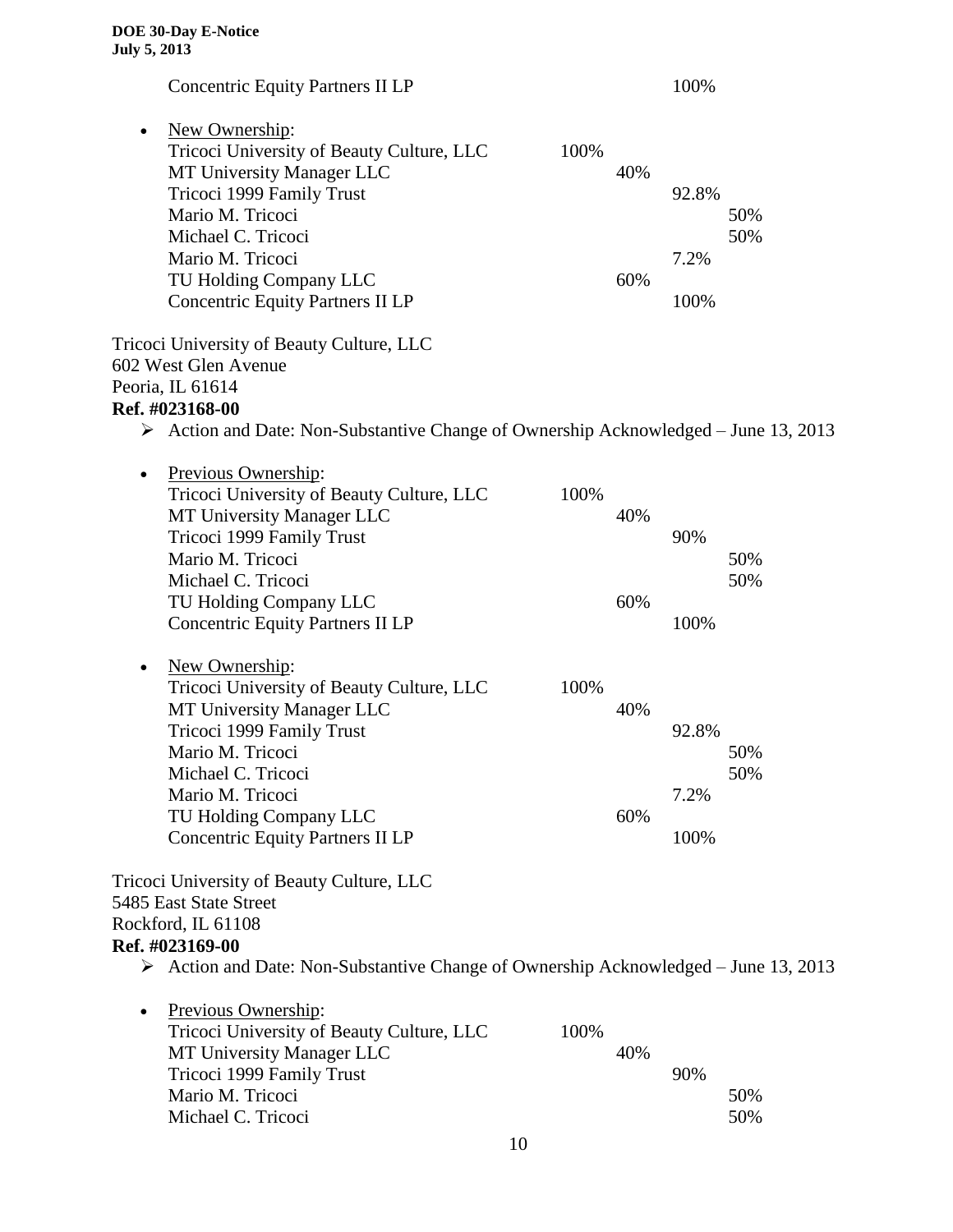| TU Holding Company LLC                                                                             |      | 60% |       |            |
|----------------------------------------------------------------------------------------------------|------|-----|-------|------------|
| <b>Concentric Equity Partners II LP</b>                                                            |      |     | 100%  |            |
|                                                                                                    |      |     |       |            |
| New Ownership:<br>$\bullet$                                                                        |      |     |       |            |
| Tricoci University of Beauty Culture, LLC                                                          | 100% |     |       |            |
| MT University Manager LLC                                                                          |      | 40% |       |            |
| Tricoci 1999 Family Trust                                                                          |      |     | 92.8% |            |
| Mario M. Tricoci                                                                                   |      |     |       | 50%        |
| Michael C. Tricoci                                                                                 |      |     |       | 50%        |
| Mario M. Tricoci                                                                                   |      |     | 7.2%  |            |
| TU Holding Company LLC                                                                             |      | 60% |       |            |
| <b>Concentric Equity Partners II LP</b>                                                            |      |     | 100%  |            |
| Tricoci University of Beauty Culture, LLC                                                          |      |     |       |            |
| 751 East Park Avenue                                                                               |      |     |       |            |
| Libertyville, IL 60048                                                                             |      |     |       |            |
| Ref. #023170-00                                                                                    |      |     |       |            |
| $\triangleright$ Action and Date: Non-Substantive Change of Ownership Acknowledged – June 13, 2013 |      |     |       |            |
|                                                                                                    |      |     |       |            |
| Previous Ownership:<br>$\bullet$                                                                   |      |     |       |            |
| Tricoci University of Beauty Culture, LLC                                                          | 100% |     |       |            |
| MT University Manager LLC                                                                          |      | 40% |       |            |
| Tricoci 1999 Family Trust                                                                          |      |     | 90%   |            |
| Mario M. Tricoci                                                                                   |      |     |       | 50%        |
| Michael C. Tricoci                                                                                 |      |     |       | 50%        |
| TU Holding Company LLC                                                                             |      | 60% |       |            |
| <b>Concentric Equity Partners II LP</b>                                                            |      |     | 100%  |            |
|                                                                                                    |      |     |       |            |
| New Ownership:<br>٠                                                                                |      |     |       |            |
| Tricoci University of Beauty Culture, LLC                                                          | 100% |     |       |            |
| MT University Manager LLC                                                                          |      | 40% | 92.8% |            |
| Tricoci 1999 Family Trust<br>Mario M. Tricoci                                                      |      |     |       |            |
| Michael C. Tricoci                                                                                 |      |     |       | 50%<br>50% |
| Mario M. Tricoci                                                                                   |      |     | 7.2%  |            |
| TU Holding Company LLC                                                                             |      | 60% |       |            |
| <b>Concentric Equity Partners II LP</b>                                                            |      |     | 100%  |            |
|                                                                                                    |      |     |       |            |
| Tricoci University of Beauty Culture, LLC                                                          |      |     |       |            |
| 7350 West 87 <sup>th</sup> Street                                                                  |      |     |       |            |
| Bridgeview, IL 60455                                                                               |      |     |       |            |
| Ref. #023171-00                                                                                    |      |     |       |            |
| $\triangleright$ Action and Date: Non-Substantive Change of Ownership Acknowledged – June 13, 2013 |      |     |       |            |
|                                                                                                    |      |     |       |            |
| Previous Ownership:                                                                                |      |     |       |            |
| Tricoci University of Beauty Culture, LLC                                                          | 100% |     |       |            |
| MT University Manager LLC                                                                          |      | 40% |       |            |
| Tricoci 1999 Family Trust                                                                          |      |     | 90%   |            |
| Mario M. Tricoci                                                                                   |      |     |       | 50%        |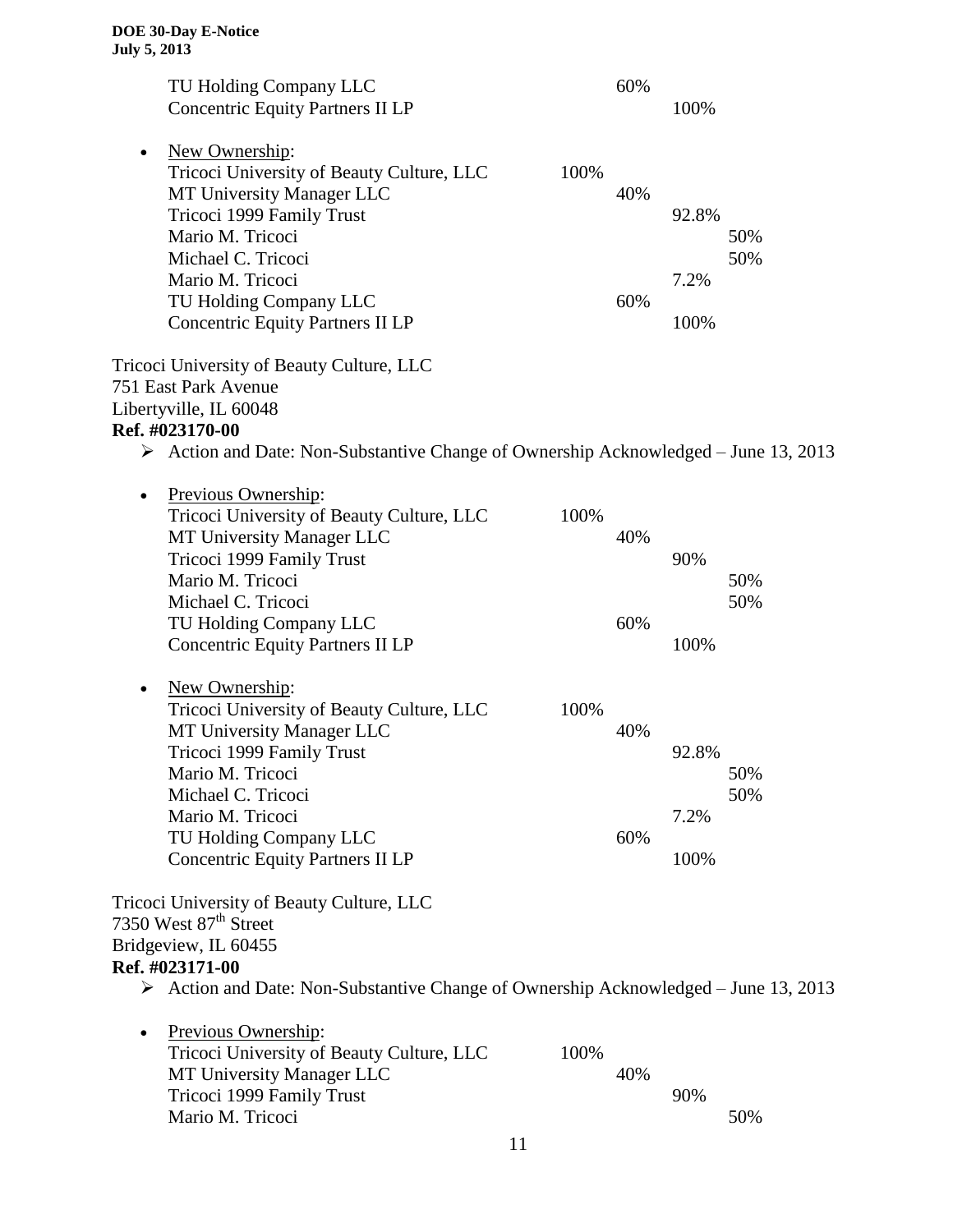| Michael C. Tricoci<br>TU Holding Company LLC<br><b>Concentric Equity Partners II LP</b>                                                                                           |      | 60% | 100%         | 50%                         |
|-----------------------------------------------------------------------------------------------------------------------------------------------------------------------------------|------|-----|--------------|-----------------------------|
| New Ownership:<br>$\bullet$<br>Tricoci University of Beauty Culture, LLC<br>MT University Manager LLC<br>Tricoci 1999 Family Trust<br>Mario M. Tricoci                            | 100% | 40% | 92.8%        | 50%                         |
| Michael C. Tricoci<br>Mario M. Tricoci<br>TU Holding Company LLC<br><b>Concentric Equity Partners II LP</b>                                                                       |      | 60% | 7.2%<br>100% | 50%                         |
| <b>INDIANA</b>                                                                                                                                                                    |      |     |              |                             |
| Apex Academy of Hair Design<br>333 Jackson Street<br>Anderson, IN 46016<br>Ref. #024005-00<br>$\triangleright$ Action and Date: Renewal of Accreditation – June 14, 2013          |      |     |              | Next Renewal Date: May 2018 |
| Tricoci University of Beauty Culture, LLC<br>2549 Highway Avenue<br>Highland, IN 46322<br>Ref. #024016-00                                                                         |      |     |              |                             |
| $\triangleright$ Action and Date: Non-Substantive Change of Ownership Acknowledged – June 13, 2013                                                                                |      |     |              |                             |
| Previous Ownership:<br>$\bullet$<br>Tricoci University of Beauty Culture, LLC<br>MT University Manager LLC<br>Tricoci 1999 Family Trust<br>Mario M. Tricoci<br>Michael C. Tricoci | 100% | 40% | 90%          | 50%<br>50%                  |
| TU Holding Company LLC<br><b>Concentric Equity Partners II LP</b>                                                                                                                 |      | 60% | 100%         |                             |
| New Ownership:<br>$\bullet$<br>Tricoci University of Beauty Culture, LLC<br>MT University Manager LLC<br>Tricoci 1999 Family Trust<br>Mario M. Tricoci<br>Michael C. Tricoci      | 100% | 40% | 92.8%        | 50%<br>50%                  |
| Mario M. Tricoci<br>TU Holding Company LLC<br><b>Concentric Equity Partners II LP</b>                                                                                             |      | 60% | 7.2%<br>100% |                             |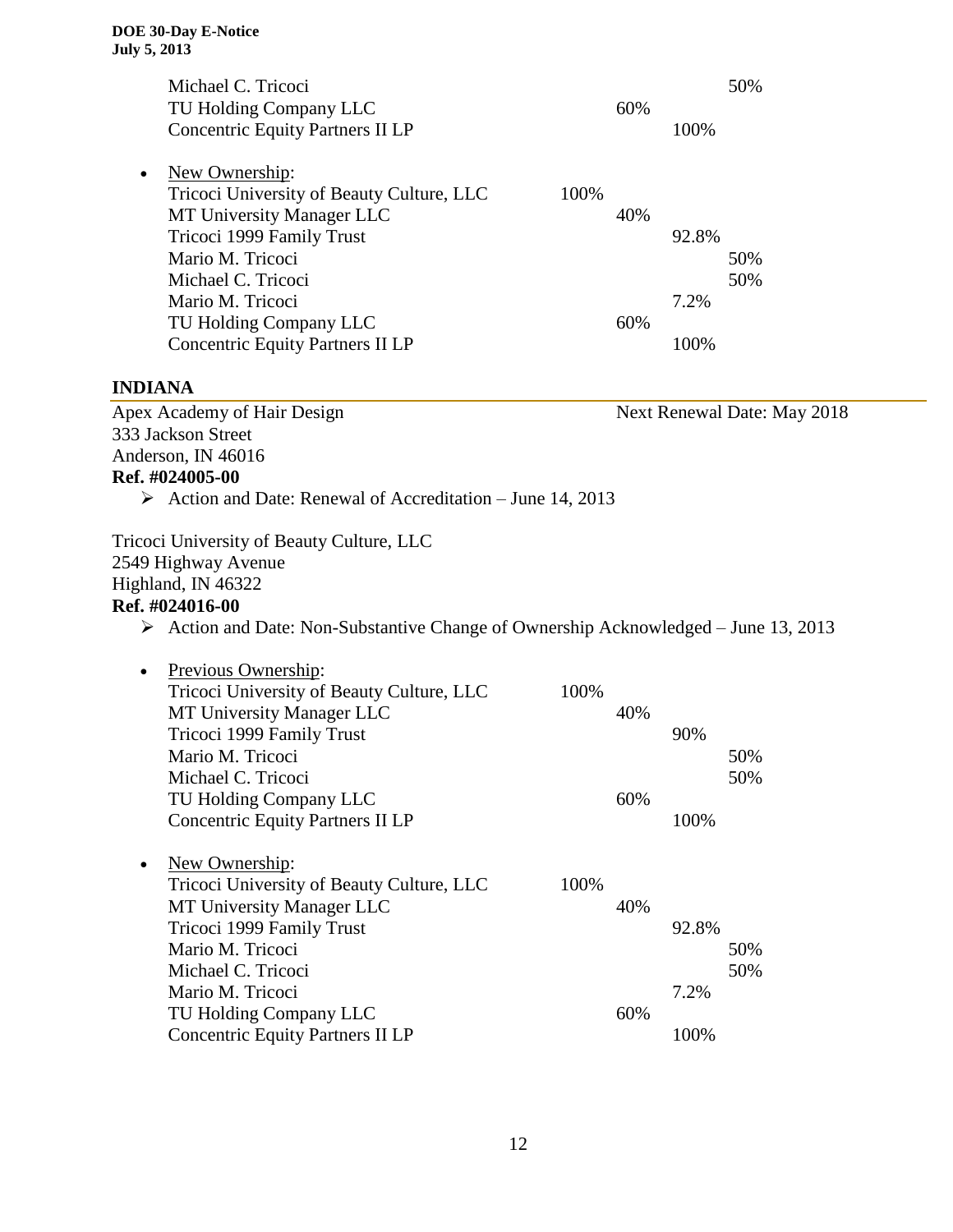Tricoci University of Beauty Culture, LLC 2549 Highway Avenue Highland, IN 46322

# **Ref. #024016-00**

 $\triangleright$  Action and Date: Institution Removed from Low Outcomes Monitoring (Completion, Placement & Licensure) and Probation Continued – June 14, 2013

Tricoci University of Beauty Culture, LLC 833 Ferry Street Lafayette, IN 47901

# **Ref. #024077-00**

 $\triangleright$  Action and Date: Change of Control Approved – June 14, 2013

| Previous Ownership:<br>$\bullet$<br>Tricoci University of Beauty Culture, LLC<br>MT University Manager LLC<br>MT Family Trust<br>Mario M. Tricoci<br>TU Holding Company LLC<br><b>Concentric Equity Partners II LP</b>                                                                                   | 100%<br>40%<br>60% | 86.44%<br>13.56%<br>100%              |  |
|----------------------------------------------------------------------------------------------------------------------------------------------------------------------------------------------------------------------------------------------------------------------------------------------------------|--------------------|---------------------------------------|--|
| New Ownership:<br>$\bullet$<br>Tricoci University of Beauty Culture, LLC<br>MT University Manager, LLC<br>Tricoci 1999 Family Trust<br>Mario M. Tricoci<br>Michael C. Tricoci<br>Mario Tricoci<br>TU Holding Company LLC<br><b>Concentric Equity Partners II LP</b>                                      | 100%<br>40%<br>60% | 92.80%<br>50%<br>50%<br>7.20%<br>100% |  |
| Tricoci University of Beauty Culture, LLC<br>9725 Crosspoint Commons<br>Indianapolis, IN 46256<br>Ref. #024080-00<br>$\triangleright$ Action and Date: Non-Substantive Change of Ownership Acknowledged – June 13, 2013<br>Previous Ownership:<br>$\bullet$<br>Tricoci University of Beauty Culture, LLC | 100%               |                                       |  |
| MT University Manager LLC<br>Tricoci 1999 Family Trust<br>Mario M. Tricoci<br>Michael C. Tricoci<br>TU Holding Company LLC<br><b>Concentric Equity Partners II LP</b>                                                                                                                                    | 40%<br>60%         | 90%<br>50%<br>50%<br>100%             |  |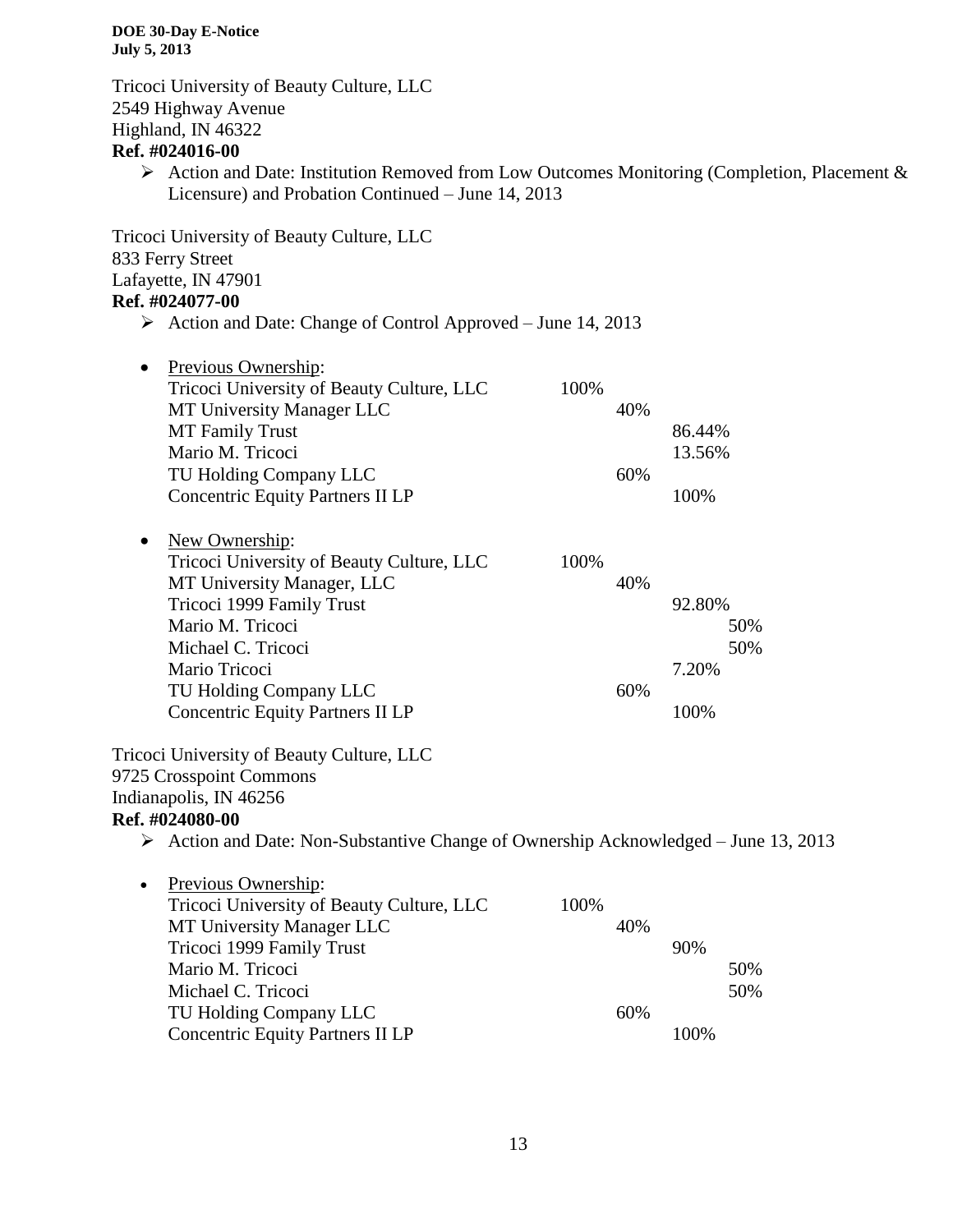| New Ownership:<br>Tricoci University of Beauty Culture, LLC<br>MT University Manager LLC<br>Tricoci 1999 Family Trust<br>Mario M. Tricoci<br>Michael C. Tricoci<br>Mario M. Tricoci<br>TU Holding Company LLC<br><b>Concentric Equity Partners II LP</b> | 100%<br>40%<br>92.8%<br>50%<br>50%<br>7.2%<br>60%<br>100% |  |
|----------------------------------------------------------------------------------------------------------------------------------------------------------------------------------------------------------------------------------------------------------|-----------------------------------------------------------|--|
| Paul Mitchell the School Indianapolis<br>8751 US Highway 31 South<br>Indianapolis, IN 46227<br>Ref. #024085-00<br>Action and Date: Renewal of Accreditation – June 14, 2013<br>➤                                                                         | Next Renewal Date: May 2017                               |  |

# **KANSAS**

Xenon International Academy 3804 West Douglas Wichita, KS 67203 **Ref. #026026-00** Action and Date: Change of Control and Change of Name Approved (Met Stipulation) – June 13,

2013

| 100%   |
|--------|
|        |
| 32.23% |
| 27.78% |
| 25.60% |
| 8.00%  |
|        |
| 100%   |
| 60%    |
| 40%    |
|        |

 Previous Name: Xenon International Academy, Inc. • New Name: Xenon International Academy

Z Hair Academy, Inc. 2429 Iowa Street, Suite E Lawrence, KS 66046 **Ref. #026032-00**

 $\triangleright$  Action and Date: Probation Removed – June 14, 2013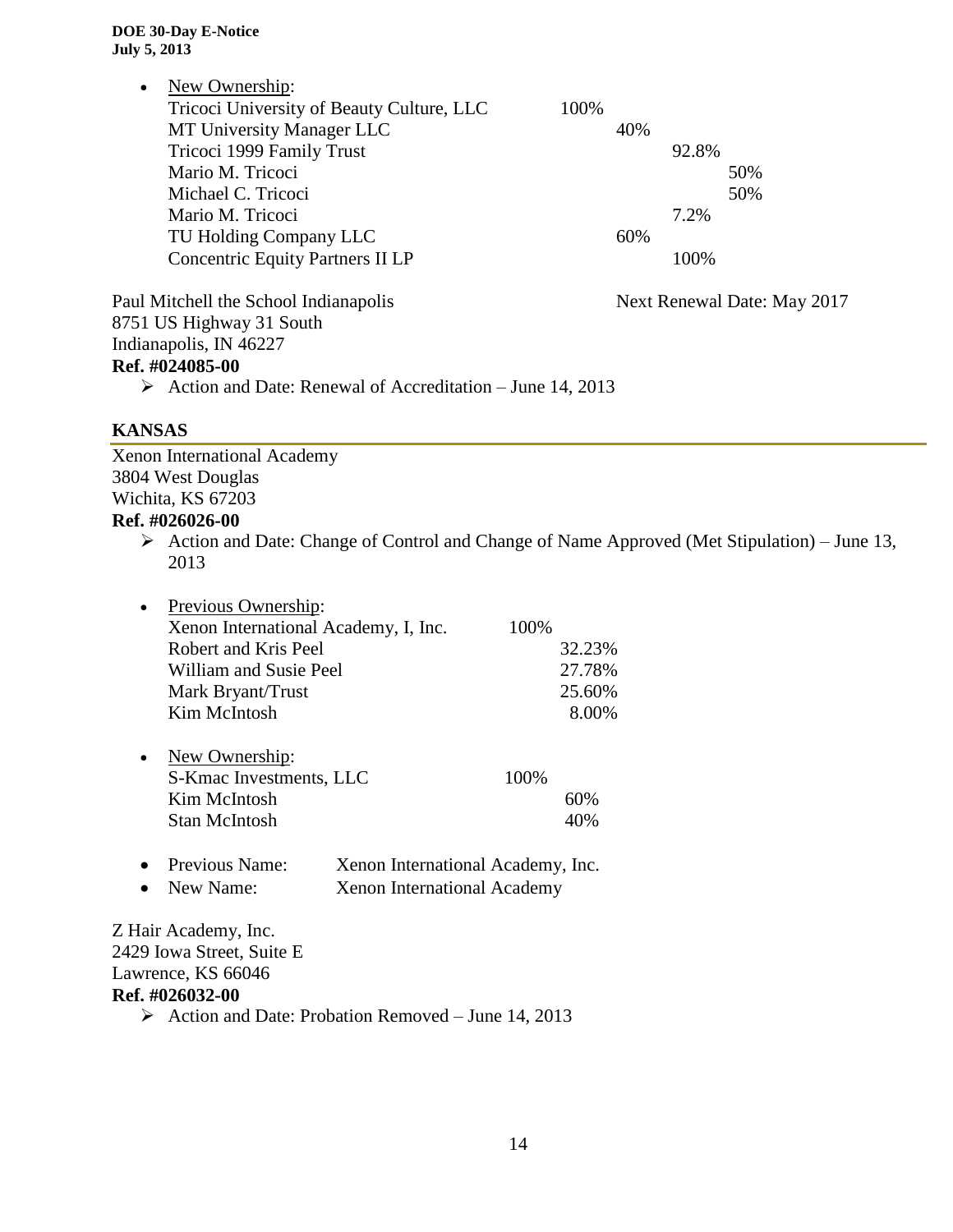Z Hair Academy 14471 Metcalf Avenue Overland Park, KS 66223 **Ref. #P26032-01**

 $\triangleright$  Action and Date: Probation Removed – June 14, 2013

Overland Park, KS 66223 **Ref. #B26032-01**

Z Hair Academy Next Renewal Date: May 2016 14471 Metcalf Avenue Previous Ref. #P26032-01

Action and Date: Full Additional Location Accreditation Granted – June 14, 2013

## **KENTUCKY**

Head's West Ky Beauty College 1295 Main Street, Briarwood Shopping Center Madisonville, KY 42431

## **Ref. #027041-00**

Action and Date: Institution Placed on Financial Monitoring – June 14, 2013

# **LOUISIANA**

Blalock's Professional Beauty College Next Renewal Date: January 2017 5404 Mansfield Road Shreveport, LA 71108

# **Ref. #028086-00**

 Action and Date: Renewal of Accreditation; Low Outcomes Monitoring (Licensure) and Financial Reporting Requirements Removed – June 14, 2013

# **MICHIGAN**

M.J. Murphy Beauty College Next Renewal Date: January 2016 201 West Broadway Mt. Pleasant, MI 48858 **Ref. #032052-00**  $\triangleright$  Action and Date: Renewal of Accreditation – June 14, 2013

M.J. Murphy Beauty College of Clare Next Renewal Date: January 2016 210 Wilcox Parkway Clare, MI 48617 **Ref. #B32052-01**  $\triangleright$  Action and Date: Renewal of Accreditation – June 14, 2013

Douglas J Aveda Institute 331 East Grand River Avenue East Lansing, MI 48823 **Ref. #032084-00**

 $\triangleright$  Action and Date: Change of Control Approved – June 14, 2013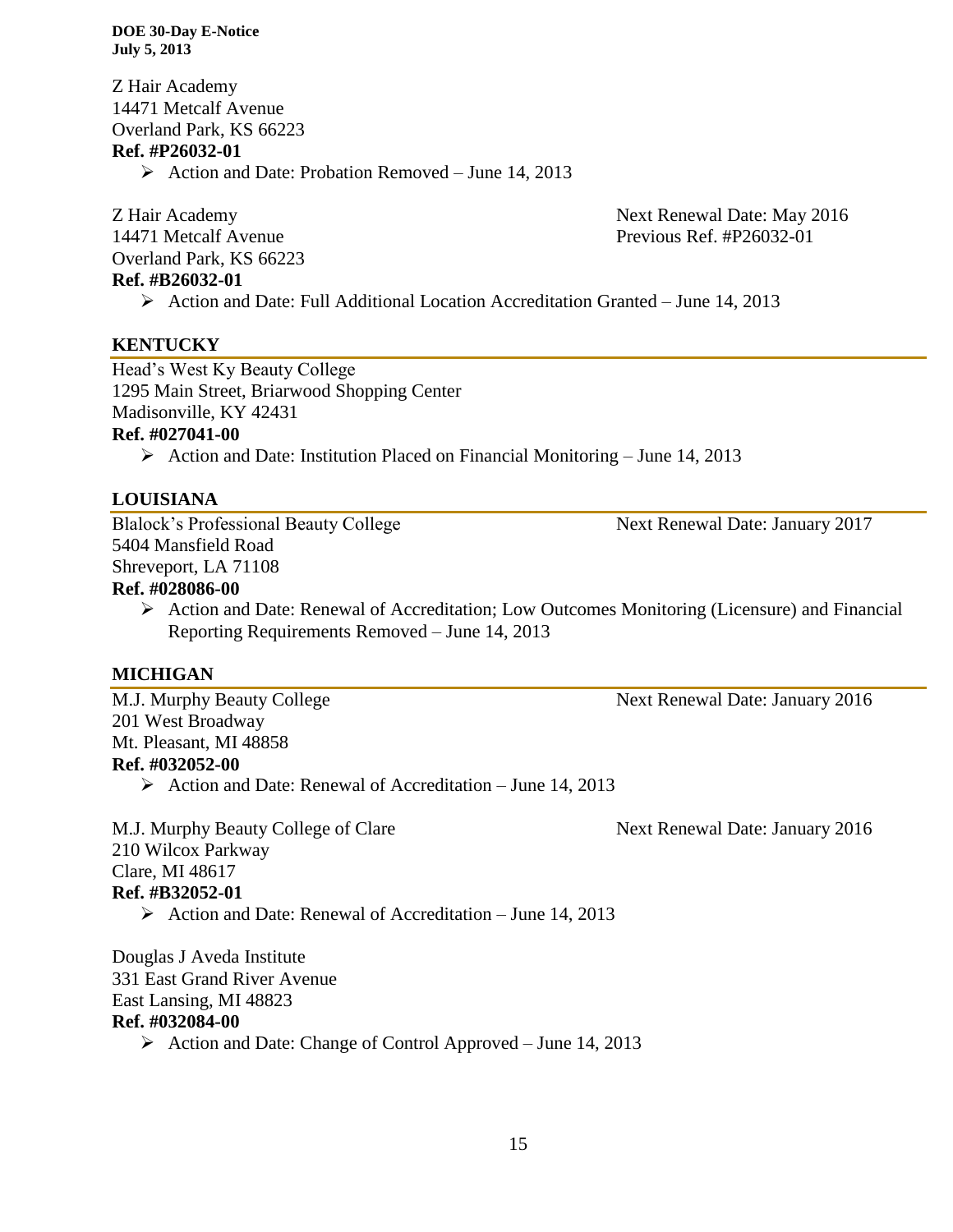|   | Previous Ownership:<br>Douglas J Institute, Inc.<br><b>Scott Weaver</b><br><b>Thaddeus Weaver</b>                                                                                     | 100% | 50%<br>50% |            |
|---|---------------------------------------------------------------------------------------------------------------------------------------------------------------------------------------|------|------------|------------|
|   | New Ownership:<br>Douglas J Institute, Inc.<br>Douglas J Holdings, Inc.<br><b>Scott Weaver</b><br><b>TJ</b> Weaver                                                                    | 100% | 100%       | 50%<br>50% |
|   | Douglas J Aveda Institute<br>333 Maynard Street, Suite 101<br>Anna Arbor, MI 48104<br>Ref. #B32084-01<br>$\triangleright$ Action and Date: Change of Control Approved – June 14, 2013 |      |            |            |
|   | Previous Ownership:<br>Douglas J Institute, Inc.<br><b>Scott Weaver</b><br><b>Thaddeus Weaver</b>                                                                                     | 100% | 50%<br>50% |            |
|   | New Ownership:<br>Douglas J Institute, Inc.<br>Douglas J Holdings, Inc.<br><b>Scott Weaver</b><br><b>TJ</b> Weaver                                                                    | 100% | 100%       | 50%<br>50% |
| ➤ | Douglas J Aveda Institute<br>138 Commerce Avenue South West<br>Grand Rapids, MI 49503<br>Ref. #B32084-02<br>Action and Date: Change of Control Approved - June 14, 2013               |      |            |            |
|   | Previous Ownership:<br>Douglas J Institute, Inc.<br><b>Scott Weaver</b><br><b>Thaddeus Weaver</b>                                                                                     | 100% | 50%<br>50% |            |
|   | New Ownership:<br>Douglas J Institute, Inc.<br>Douglas J Holdings, Inc.<br><b>Scott Weaver</b><br><b>TJ</b> Weaver                                                                    | 100% | 100%       | 50%<br>50% |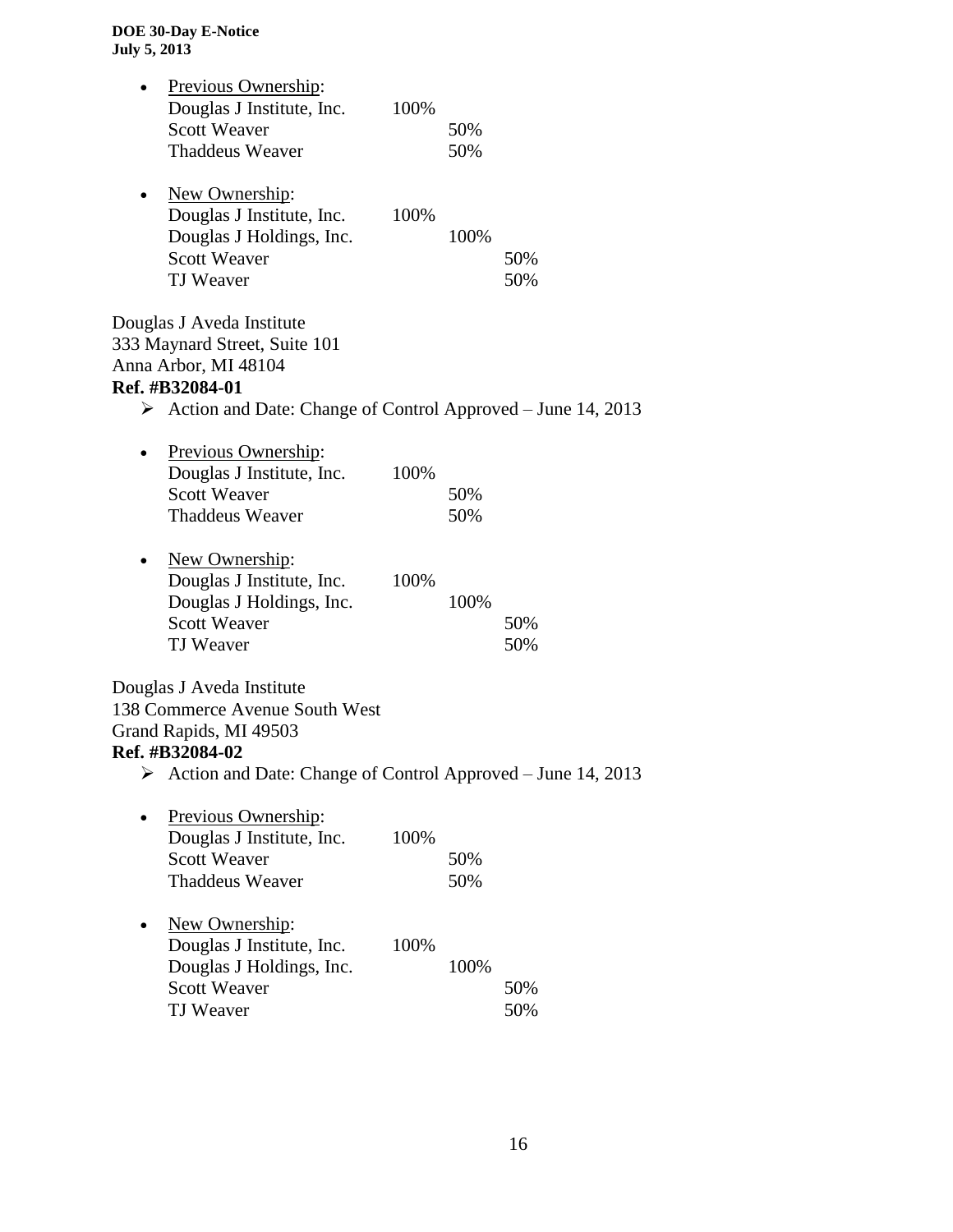Douglas J Aveda Institute 409 Center Street Royal Oak, MI 48067 **Ref. #B32084-03**

 $\triangleright$  Action and Date: Change of Control Approved – June 14, 2013

| $\bullet$ | Previous Ownership:       |       |     |
|-----------|---------------------------|-------|-----|
|           | Douglas J Institute, Inc. | 100\% |     |
|           | <b>Scott Weaver</b>       |       | 50% |
|           | <b>Thaddeus Weaver</b>    |       | 50% |

| $\bullet$ | New Ownership:            |      |      |     |
|-----------|---------------------------|------|------|-----|
|           | Douglas J Institute, Inc. | 100% |      |     |
|           | Douglas J Holdings, Inc.  |      | 100% |     |
|           | <b>Scott Weaver</b>       |      |      | 50% |
|           | TJ Weaver                 |      |      | 50% |

Douglas J Aveda Institute 516 South Gay Street Knoxville, TN 37902 **Ref. #P32084-04**

# $\triangleright$  Action and Date: Change of Control Approved – June 14, 2013

| $\bullet$ | Previous Ownership:       |      |     |
|-----------|---------------------------|------|-----|
|           | Douglas J Institute, Inc. | 100% |     |
|           | <b>Scott Weaver</b>       |      | 50% |
|           | <b>Thaddeus Weaver</b>    |      | 50% |

| $\bullet$ | New Ownership:            |      |      |     |
|-----------|---------------------------|------|------|-----|
|           | Douglas J Institute, Inc. | 100% |      |     |
|           | Douglas J Holdings, Inc.  |      | 100% |     |
|           | <b>Scott Weaver</b>       |      |      | 50% |
|           | TJ Weaver                 |      |      | 50% |

Twin City Beauty College 2600 Lincoln Avenue St. Joseph, MI 49085 **Ref. #032098-00**

 $\triangleright$  Action and Date: Low Outcomes Monitoring (Completion) Continued – June 14, 2013

Traverse City Beauty College 920 Hastings Traverse City, MI 49686 **Ref. #B32098-01**  $\triangleright$  Action and Date: Low Outcomes Monitoring (Completion) Continued – June 14, 2013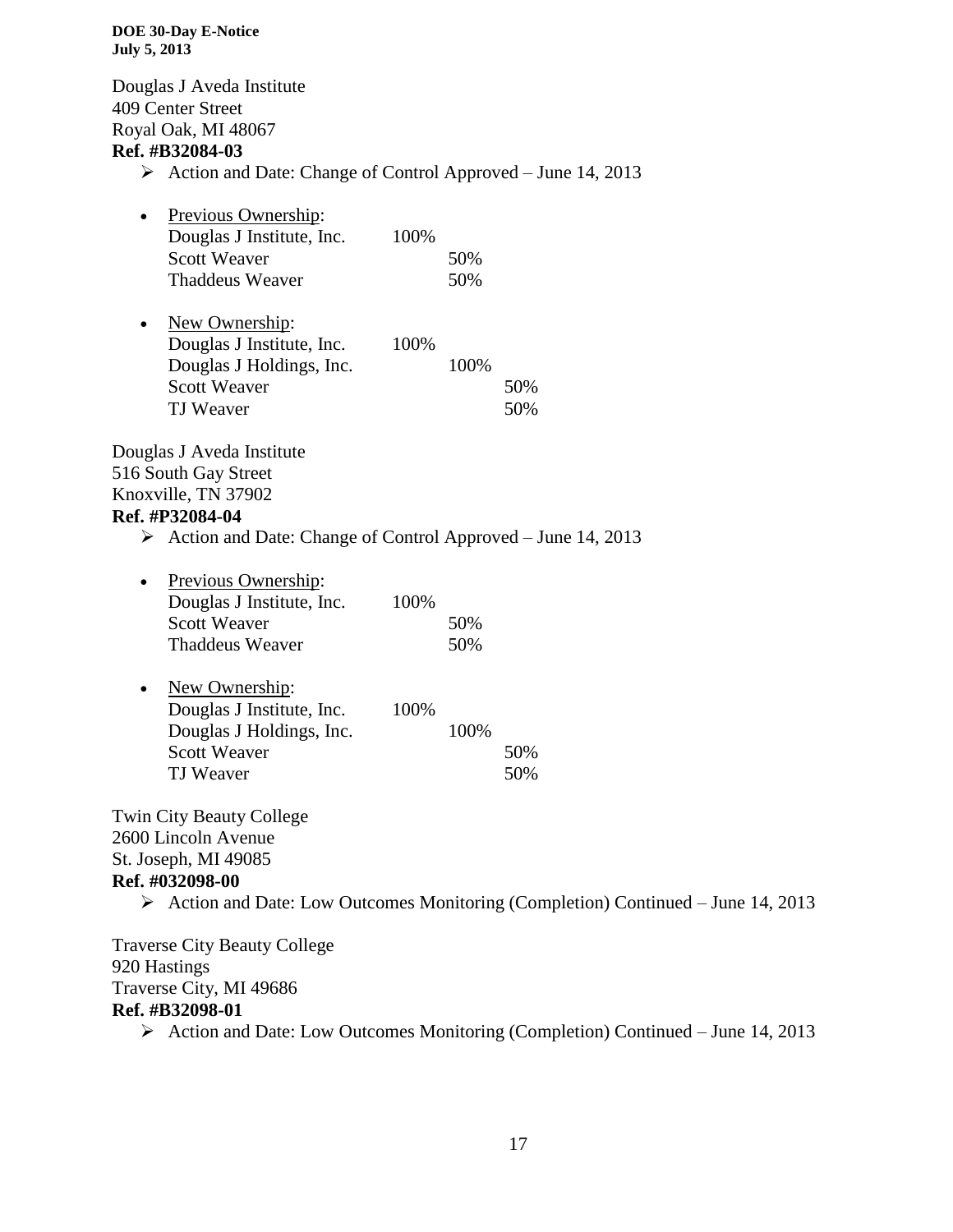Michiana Beauty College 7321 Heritage Square Drive, Suite 160 Granger, IN 46530 **Ref. #B32098-02**  $\triangleright$  Action and Date: Low Outcomes Monitoring (Completion) Continued – June 14, 2013

Tulip City Beauty College 500 East 8<sup>th</sup> Street Holland, MI 49423 **Ref. #B32098-03**

 $\triangleright$  Action and Date: Low Outcomes Monitoring (Completion) Continued – June 14, 2013

4236 Grand Haven Road

Nuvo College of Cosmetology Next Renewal Date: May 2019

Norton Shores, MI 49441

# **Ref. #032114-00**

 $\triangleright$  Action and Date: Renewal of Accreditation – June 14, 2013

L'esprit Academy, Inc. 501 South Washington Royal Oak, MI 48067 **Ref. #A32122-01**

> $\triangleright$  Action and Date: Provisional Additional Location Accreditation Granted with a Stipulation – June 14, 2013

# **MINNESOTA**

Hastings Beauty School  $221$   $2<sup>nd</sup>$  Street East Hastings, MN 55033 **Ref. #033035-00**

 $\triangleright$  Action and Date: Probation Removed- June 14, 2013

# **MISSOURI**

Xenon International Academy 15435 Clayton Road Ballwin, MO 63011 **Ref. #B26026-01**

> $\triangleright$  Action and Date: Change of Control and Change of Name Approved (Met Stipulation) – June 13, 2013

| Previous Ownership:                  |        |
|--------------------------------------|--------|
| Xenon International Academy, I, Inc. | 100%   |
| Robert and Kris Peel                 | 32.23% |
| William and Susie Peel               | 27.78% |
| Mark Bryant/Trust                    | 25.60% |
| Kim McIntosh                         | 8.00%  |
|                                      |        |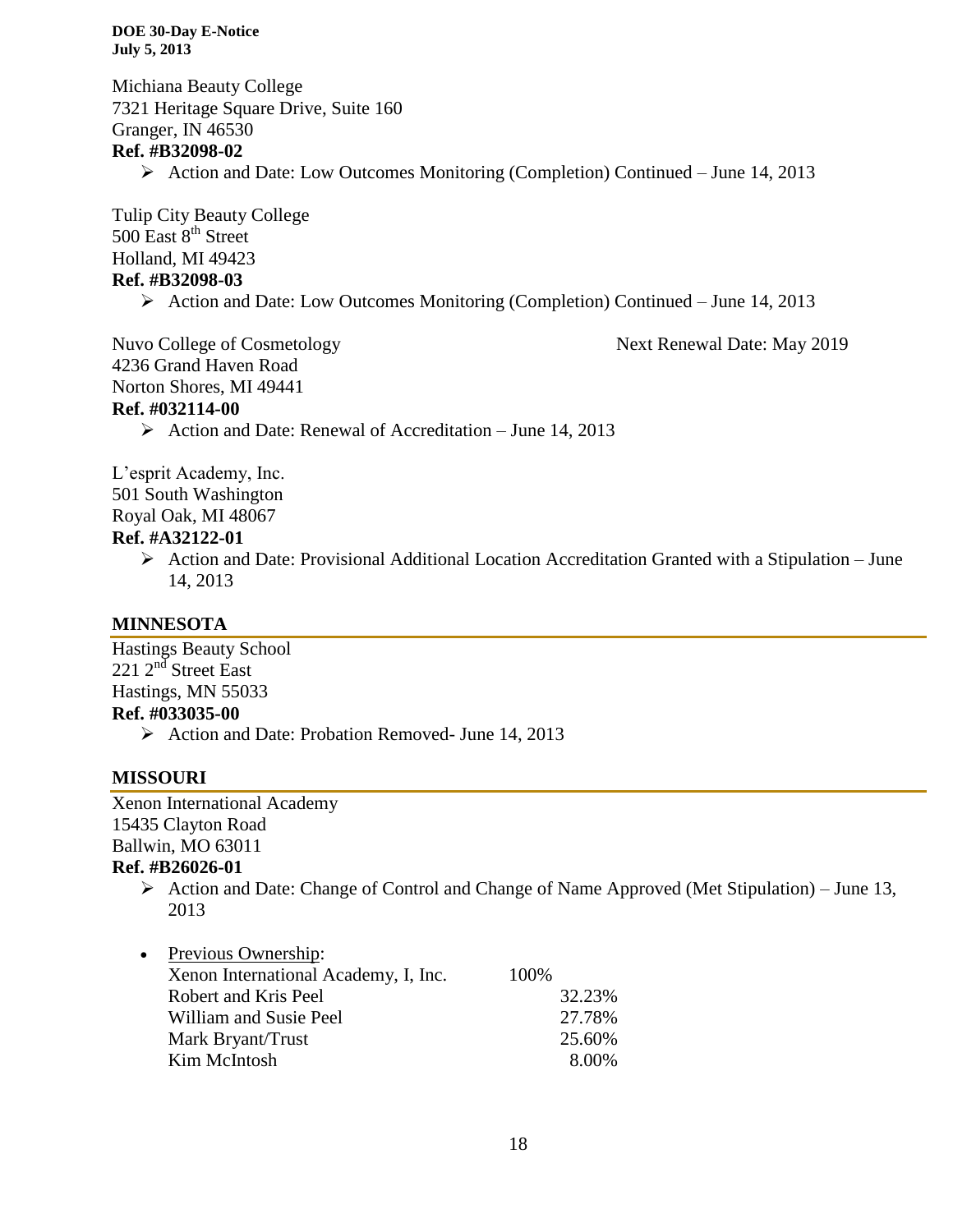| • New Ownership:        |       |     |
|-------------------------|-------|-----|
| S-Kmac Investments, LLC | 100\% |     |
| Kim McIntosh            |       | 60% |
| <b>Stan McIntosh</b>    |       | 40% |

- Previous Name: Xenon International Academy, Inc.
- New Name: Xenon International Academy

Eclips School of Cosmetology and Barbering 52 South Plaza Way Cape Girardeau, MO 63701 **Ref. #035096-00**

Action and Date: Implementation of Grant of Appeal (Rules Section 9.7) – June 14, 2013

ECLIPS School of Cosmetology 100 Outlet Drive, Space 26 Sikeston, MO 63801 **Ref. #B35096-01**

Action and Date: Implementation of Grant of Appeal (Rules Section 9.7) – June 14, 2013

Missouri School of Barbering & Hairstyling Next Renewal Date: January 2017 1125 North Highway 67 Florissant, MO 63031

# **Ref. #035106-00**

 $\triangleright$  Action and Date: Renewal of Accreditation and Financial Monitoring & Probation Removed – June 14, 2013

# **NEVADA**

Expertise Cosmetology Institute 1911 Stella Lake Street Las Vegas, NV 89106

# **Ref. #038012-00**

 $\triangleright$  Action and Date: Withdrawal of Accreditation with the Right to Appeal and Probation Continued – June 14, 2013

Expertise Cosmetology Institute 2225 Civic Center Drive, Suite 100 North Las Vegas, NV 89030

# **Ref. #B38012-01**

 $\triangleright$  Action and Date: Withdrawal of Accreditation with the Right to Appeal and Probation Continued – June 14, 2013

Marinello School of Beauty Next Renewal Date: May 2019 4451 East Sunset Road, #14 Henderson, NV 89014 **Ref. #B38001-01**

 $\triangleright$  Action and Date: Renewal of Accreditation – June 14, 2013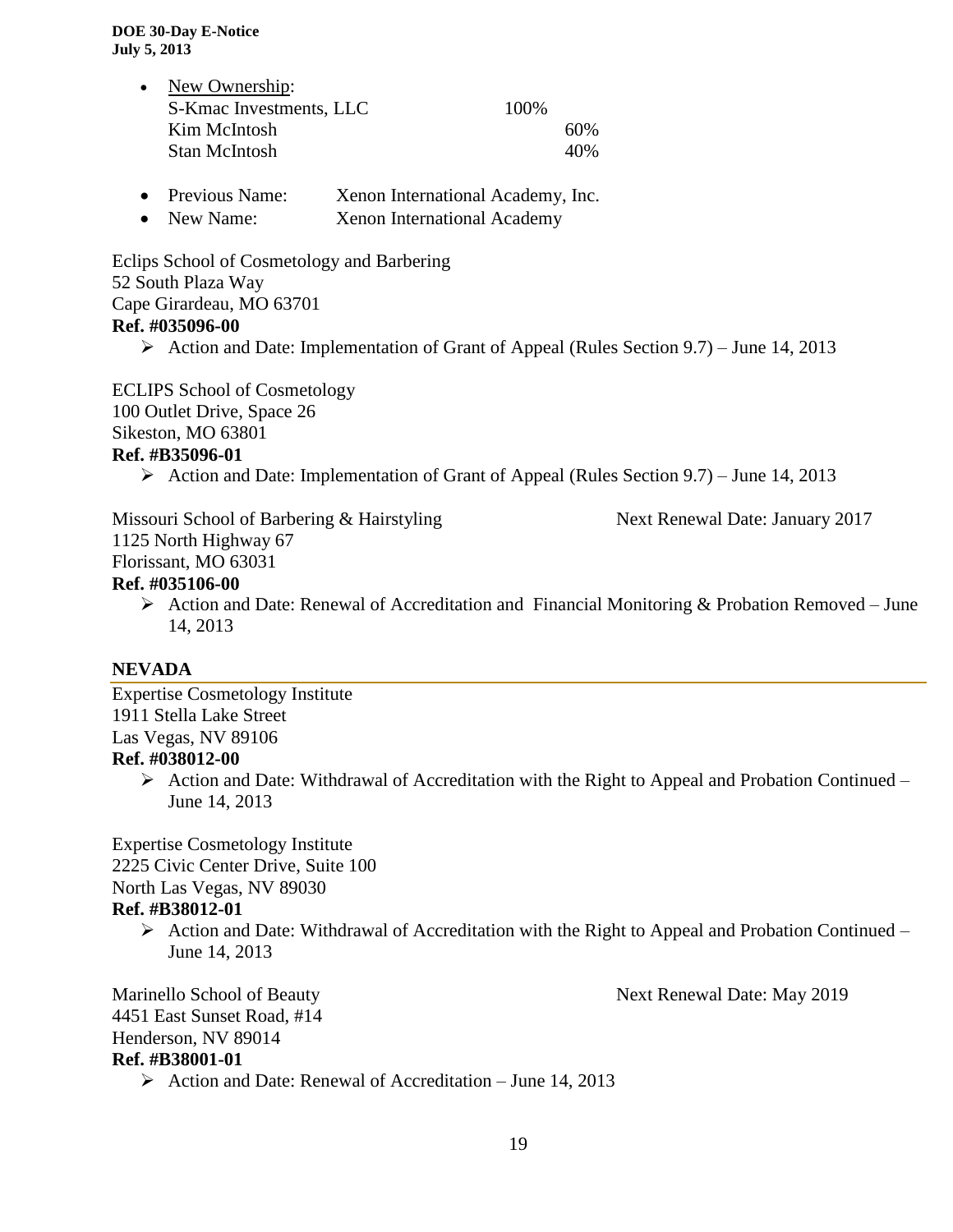Aveda Institute Las Vegas 4856 South Eastern Avenue Las Vegas, NV 89119

# **Ref. #038016-00**

 $\triangleright$  Action and Date: Withdrawal of Accreditation with the Right to Appeal and Probation Continued – June 14, 2013

# **NEW JERSEY**

Capri Institute of Hair Design 1595 Main Avenue Clifton, NJ 07011 **Ref. #040014-00**

- Action and Date: Addition of Program Approved June 14, 2013
- New Program: Barbering 900 Clock Hours

Capri Institute of Hair Design 615 Winters Avenue Paramus, NJ 07652 **Ref. #040029-00**

- Action and Date: Addition of Program Approved June 14, 2013
- New Program: Barbering 900 Clock Hours

Capri Institute of Hair Design 660 North Michigan Avenue Kenilworth, NJ 07033

# **Ref. #040033-00**

- $\triangleright$  Action and Date: Addition of Program Approved June 14, 2013
- New Program: Barbering 900 Clock Hours

Capri Institute of Hair Design 268 Brick Boulevard Bricktown, NJ 08723

# **Ref. #040040-00**

- Action and Date: Addition of Program Approved June 14, 2013
- New Program: Barbering 900 Clock Hours

Jolie Health and Beauty Academy 801 Tilton Road Northfield, NJ 08225 **Ref. #B48071-01**

- Action and Date: Change of Name Approved (Met Stipulation) June 19, 2013
- Previous Name: Jolie Hair and Beauty Academy
- New Name: Jolie Health and Beauty Academy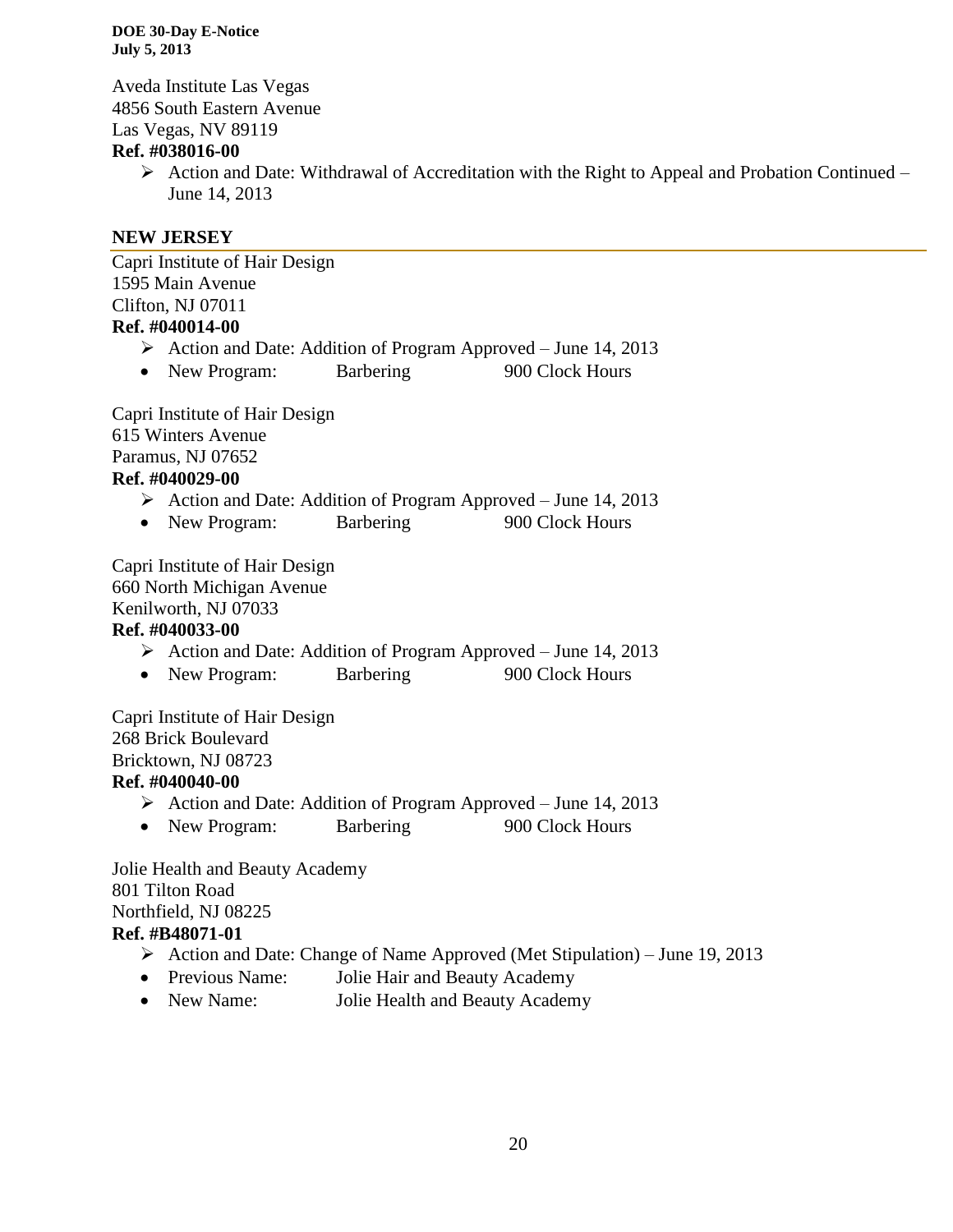# **NEW YORK**

Capri Cosmetology Learning Center Next Renewal Date: September 2019 251 West Route 59 Nanuet, NY 10954 **Ref. #042059-00**

 $\triangleright$  Action and Date: Renewal of Accreditation – June 14, 2013

Capri Cosmetology Learning Center Next Renewal Date: September 2019

Mid Valley Mall 39 North Plank Road Newburgh, NY 12550 **Ref. #B42059-01**

 $\triangleright$  Action and Date: Renewal of Accreditation – June 14, 2013

Empire Beauty School 340 Elm Ridge Center Drive

Rochester, NY 14626

# **Ref. #P42071-10**

Action and Date: Provisional Additional Location Accreditation Continued – June 14, 2013

The Aesthetic Science Institute Next Renewal Date: May 2018 1202 Troy Schenectady Road

# Latham, NY 12110

# **Ref. #042130-00**

Action and Date: Renewal of Accreditation; Financial Monitoring & Probation Removed – June 14, 2013

# **NORTH CAROLINA**

Empire Beauty School Next Renewal Date: January 2014 1312 Bridford Parkway Previous Ref. #P31023-05 Landmark Crossing Shopping Center Greensboro, NC 27407 **Ref. #B31023-05**

 $\triangleright$  Action and Date: Full Additional Location Accreditation Granted – June 14, 2013

Mitchell's Hair Styling Academy Next Renewal Date: May 2017 1021 North Spence Avenue Goldsboro, NC 27534 **Ref. #043013-00**

 $\triangleright$  Action and Date: Renewal of Accreditation – June 14, 2013

Park West Barber School 5209 Capital Boulevard Raleigh, NC 27616 **Ref. #P43044-03**

 $\triangleright$  Action and Date: Provisional Additional Location Accreditation Continued – June 14, 2013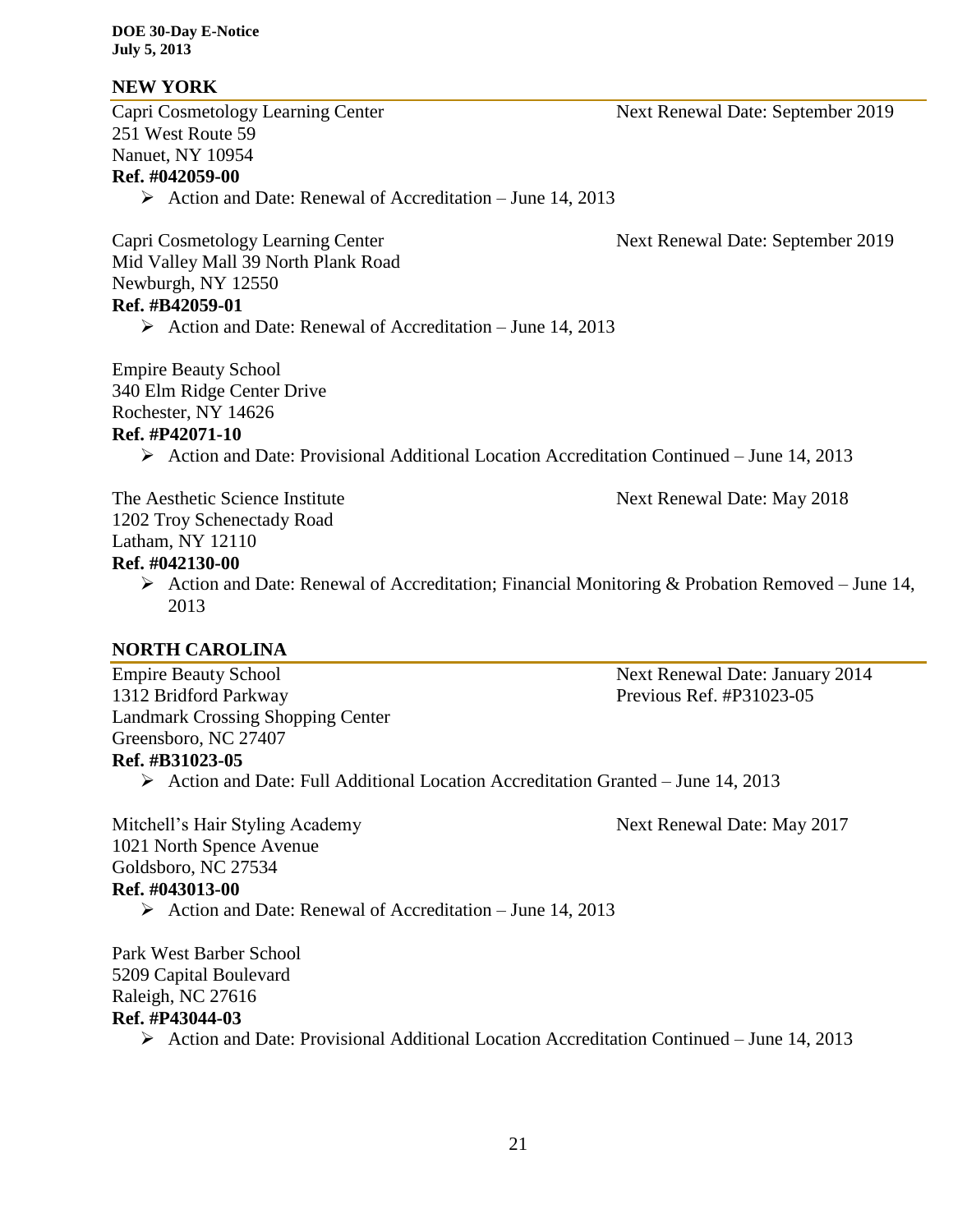# **OHIO**

New Directions Beauty Institute 2013 East Dublin Granville Road Columbus, OH 43229

# **Ref. #P38012-02**

 $\triangleright$  Action and Date: Withdrawal of Accreditation with the Right to Appeal and Probation Continued – June 14, 2013

Vanity School of Cosmetology 13370 Smith Road Middleburg Heights, OH 44130 **Ref. #P45119-01**

 $\triangleright$  Action and Date: Provisional Additional Location Accreditation Continued – June 14, 2013

# **OKLAHOMA**

River Valley Cosmetology Institute, LLC Next Renewal Date: May 2016 1309 South Broadway Previous Ref. #I12006-00 Poteau, OK 74953 **Ref. #046072-00**

 $\triangleright$  Action and Date: Initial Accreditation Granted – June 14, 2013

# **OREGON**

Phagans' Tigard Beauty School Next Renewal Date: May 2019 8820 South West Center Street Portland, OR 97223 **Ref. #047021-00**

 $\triangleright$  Action and Date: Renewal of Accreditation – June 14, 2013

# **PENNSYLVANIA**

American Beauty Academy 6912 Frankford Avenue Philadelphia, PA 19135 **Ref. #B48075-01**

- - $\triangleright$  Action and Date: Change of Location Approved with a Stipulation June 14, 2013
	- Previous Location: 6912 Frankford Avenue, Philadelphia, PA 19135
	- New Location: 9898 9902 E Roosevelt Boulevard, Philadelphia, PA 19115

Bella Capelli Academy Next Renewal Date: September 2017

Robinson Plaza II, Suite 100 Route 60 and Park Manor Drive Pittsburgh, PA 15205 **Ref. #B48123-01**

 $\triangleright$  Action and Date: Renewal of Accreditation – June 14, 2013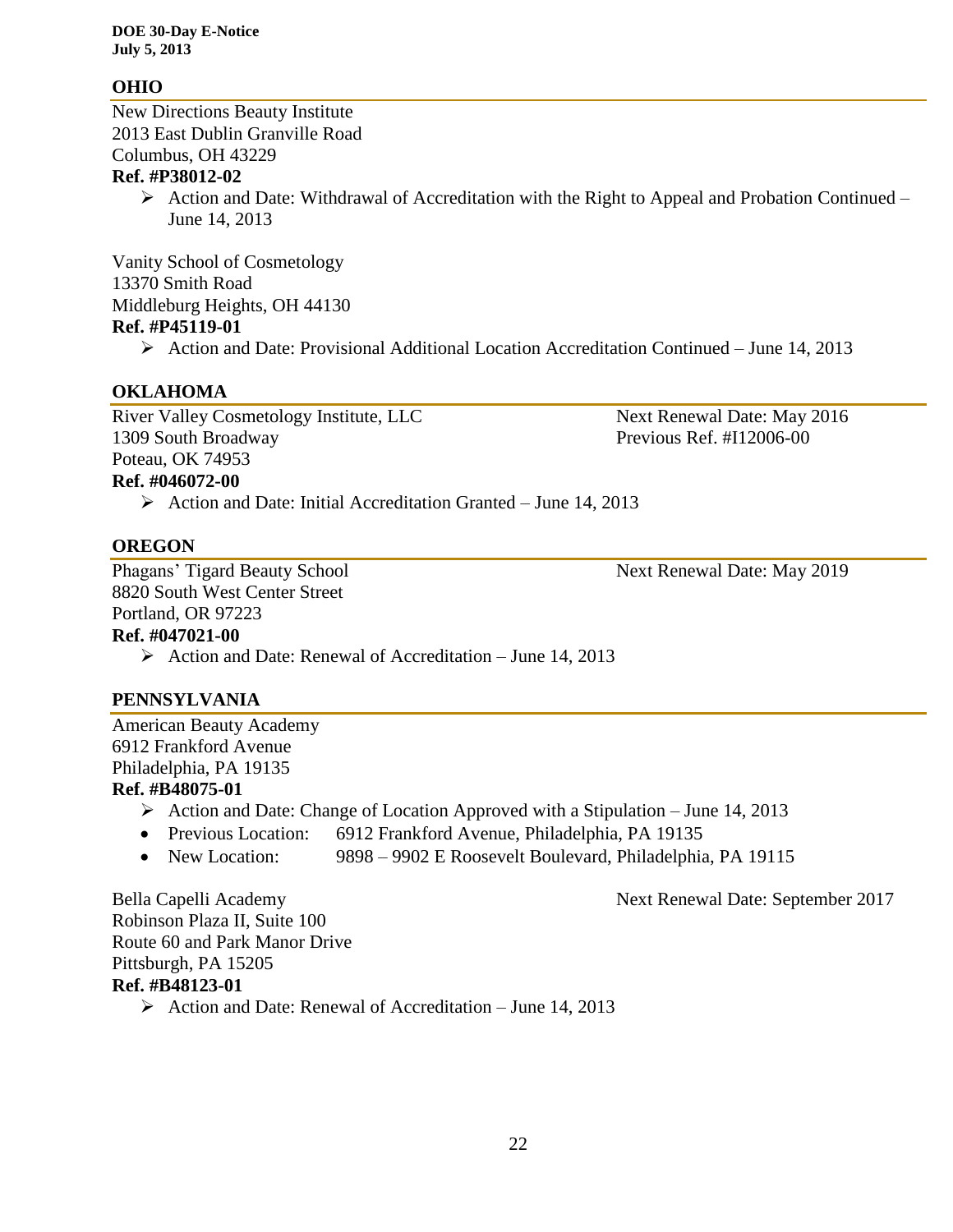World A Cuts Barber Institute 121 North George Street York, PA 17401 **Ref. #048126-00**  $\triangleright$  Action and Date: Implementation of Grant of Appeal (Rules Section 9.7) – June 14, 2013

# **SOUTH CAROLINA**

Jolei's Hair Institute, LLC 203 East Main Street Olanta, SC 29114 **Ref. #050040-00**

 Action and Date: Institution Removed from Low Outcomes Monitoring (Placement & Licensure) and Probation Continued – June 14, 2013

# **TENNESSEE**

Plaza Beauty School 4682 Spottswood Avenue Memphis, TN 38117 **Ref. #052010-00**

 $\triangleright$  Action and Date: Institution Placed on Financial Monitoring & Probation Continued – June 14, 2013

Genesis Career College 1505 Noah Court Lebanon, TN 37087 **Ref. #052049-00**

- $\triangleright$  Action and Date: Change of Name Approved June 14, 2013
- Previous Name: Genesis Career College: Lebanon Campus
- New Name: Genesis Career College

New Concepts School of Cosmetology Next Renewal Date: September 2016 1412 South Lee Highway Cleveland, TN 37311 **Ref. #052060-00**

 $\triangleright$  Action and Date: Renewal of Accreditation and Probation Removed – June 14, 2013

# **TEXAS**

Aveda Institute Dallas 8188 Park Lane, Suite  $C - 150$ Dallas, TX 75231 **Ref. #B28069-05**

- Action and Date: Non-Substantive Increase in Program Length Acknowledged June 26, 2013
- Previous Length: Instructor Training 250 Clock Hours
- New Length: Instructor Training 500 Clock Hours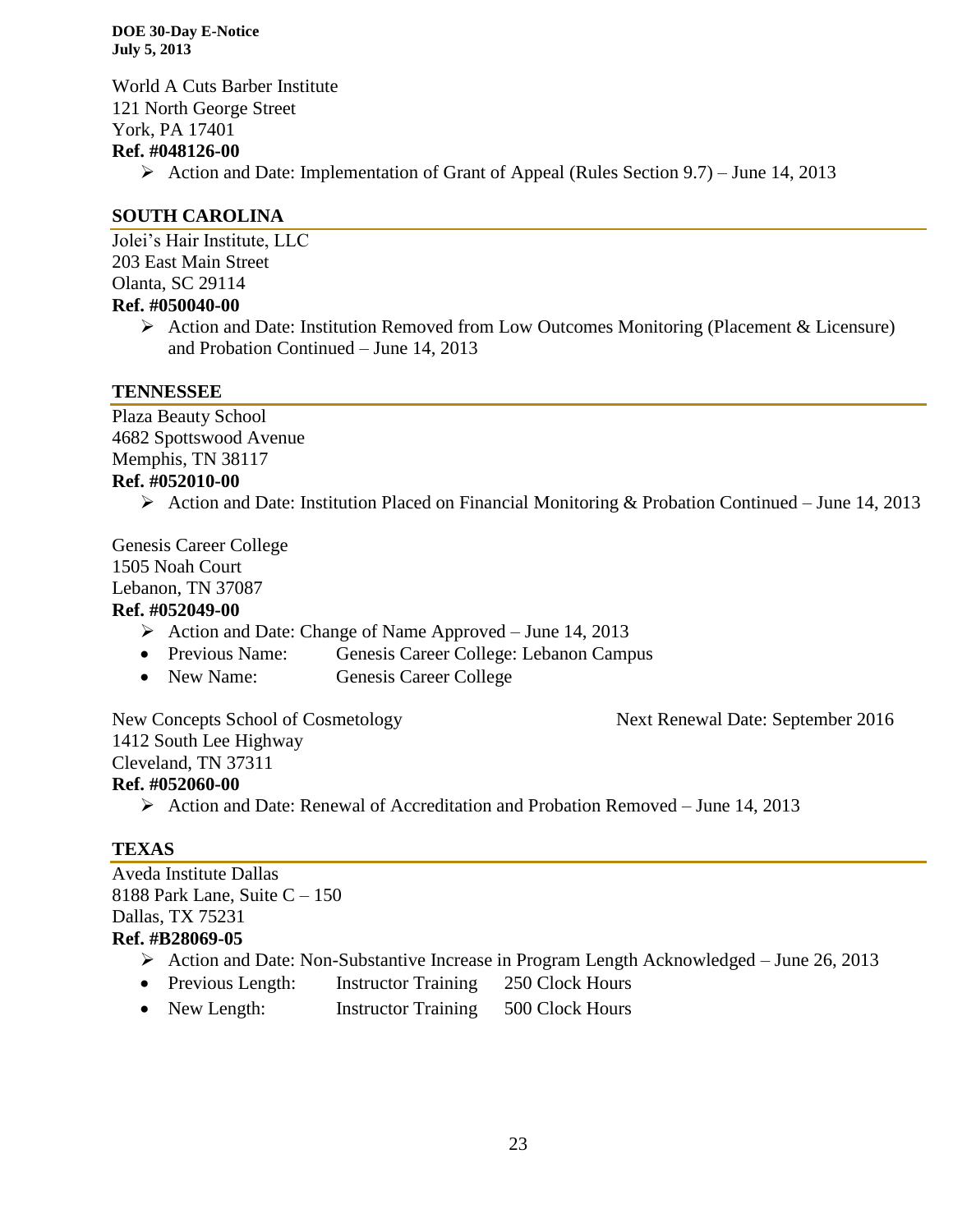Aveda Institute Austin 3300 North I-35, Suite 100 Austin, TX 78705 **Ref. #B28069-07**

- $\triangleright$  Action and Date: Non-Substantive Increase in Program Length Acknowledged June 26, 2013
- Previous Length: Instructor Training 250 Clock Hours
- New Length: Instructor Training 500 Clock Hours

Laredo Beauty College, Inc. 3020 North Meadow Avenue Laredo, TX 78040 **Ref. #053031-00**

> Action and Date: Institution Removed From Low Outcomes Monitoring (Completion) and Probation Continued – June 14, 2013

Tint School of Make-Up & Cosmetology 2716 West Irving Boulevard Irving, TX 75061 **Ref. #053073-00**

- Action and Date: Non-Substantive Increase in Program Length Acknowledged June 18, 2013
- Previous Length: Master Makeup Artistry 640 Clock Hours
- New Length: Master Makeup Artistry 720 Clock Hours

Franklin Beauty School #2 4965 Martin Luther King Boulevard Houston, TX 77021

# **Ref. #053076-00**

 $\triangleright$  Action and Date: Withdrawal of Accreditation with the Right to Appeal and Probation Continued – June 14, 2013

Franklin Beauty School, Inc. 4745 Highway 6 North Houston, TX 77084 **Ref. #P53076-01**

> $\triangleright$  Action and Date: Withdrawal of Accreditation with the Right to Appeal and Probation Continued – June 14, 2013

Conlee's College of Cosmetology Next Renewal Date: May 2019

320 West Water Street, Suite E Kerrville, TX 78028 **Ref. #053079-00**

 $\triangleright$  Action and Date: Renewal of Accreditation – June 14, 2013

Ogle School Hair Skin Nails 12788 Fountain Lake Circle Stafford, TX 77477 **Ref. #P53111-01**

 $\triangleright$  Action and Date: Provisional Additional Location Accreditation Continued – June 14, 2013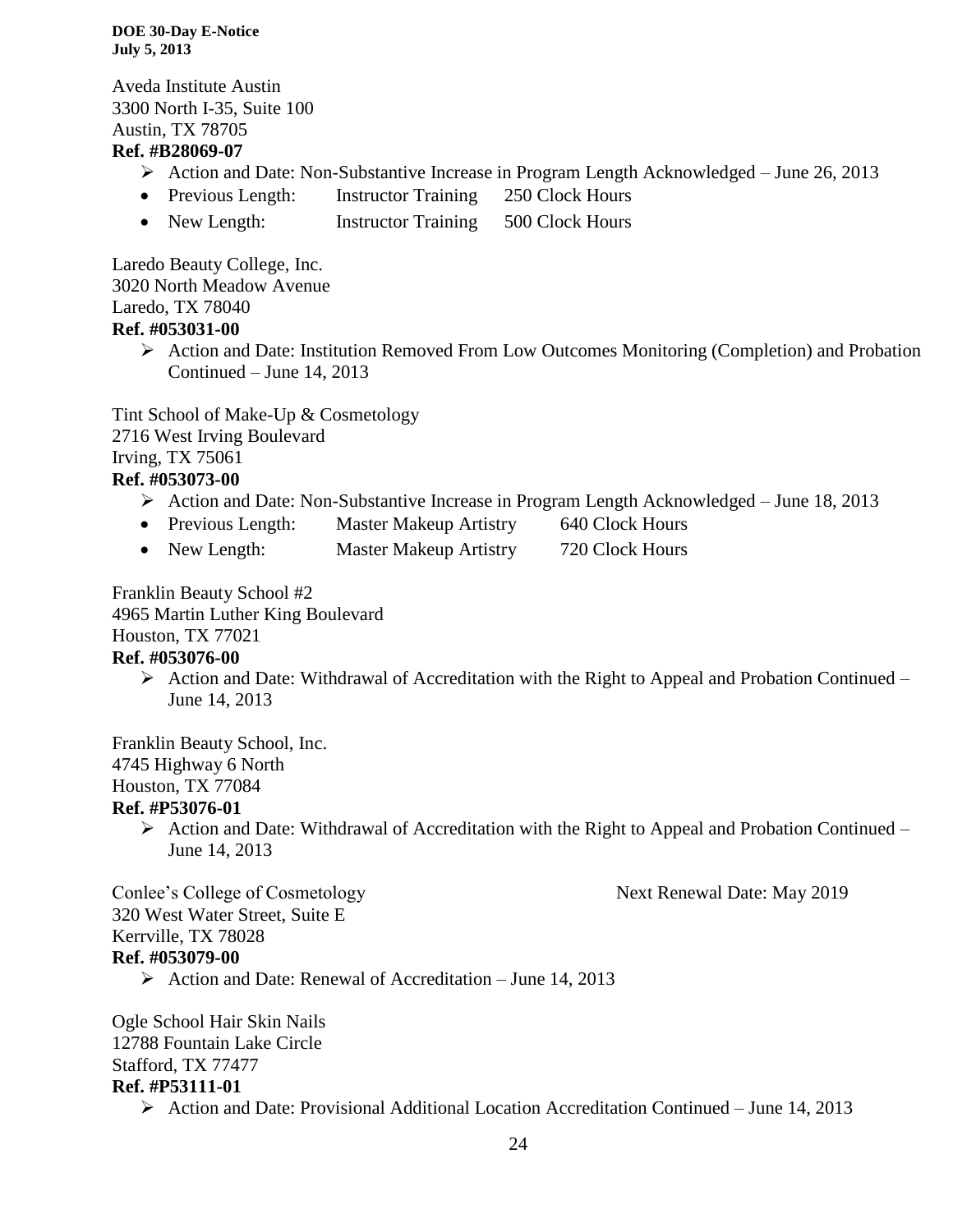MJ's Beauty Academy, Inc. 3662 West Camp Wisdom Road, Suite 2016 Dallas, TX 75237

# **Ref. #053183-00**

- $\triangleright$  Action and Date: Change of Location Approved June 21, 2013
- Previous Location: 3939 South Polk, Suite 505, Dallas, TX 75224
- New Location: 3662 West Camp Wisdom Road, Suite 2016, Dallas, TX 75237

Duvall's School of Cosmetology 201 Harwood Road, Suite 218 Bedford, TX 76021 **Ref. #053197-00**

- Action and Date: Non-Substantive Test Market Program Acknowledged June 13, 2013
- Program Name and Length: Shampoo and Conditioning 150 Clock Hours

Texas Beauty College 3534 Denton Highway Haltom City, TX 76117 **Ref. #053199-00**

 $\triangleright$  Action and Date: Implementation of Grant of Appeal (Rules Section 9.7) – June 14, 2013

Killeen, TX 76543

Yahweh Beauty Academy Next Renewal Date: May 2016 431 North 38<sup>th</sup> Street Previous Ref. #I10086-00

# **Ref. #053216-00**

 $\triangleright$  Action and Date: Initial Accreditation Granted – June 14, 2013

NeeCee's College of Cosmetology Next Renewal Date: May 2016 4646 South 14<sup>th</sup> Street Previous Ref. #I11063-00 Abilene, TX 79605 **Ref. #053217-00**

 $\triangleright$  Action and Date: Initial Accreditation Granted – June 14, 2013

# **UTAH**

Echelon Edge Academy of Hair, Skin & Nails Next Renewal Date: September 2018 8932 South State Street Sandy, UT 84070 **Ref. #054042-00**

 $\triangleright$  Action and Date: Renewal of Accreditation and Change of Location Visit Acknowledged; Probation

and Financial Monitoring Removed – June 14, 2013

Echelon Edge Academy of Hair, Skin & Nails 8932 South State Street Sandy, UT 84070 **Ref. #054042-00**

- $\triangleright$  Action and Date: Change of Name Approved with a Stipulation June 14, 2013
- Previous Name: Echelon Edge Academy of Hair, Skin & Nails
- Previous Alternate Name: Echelon Edge Academy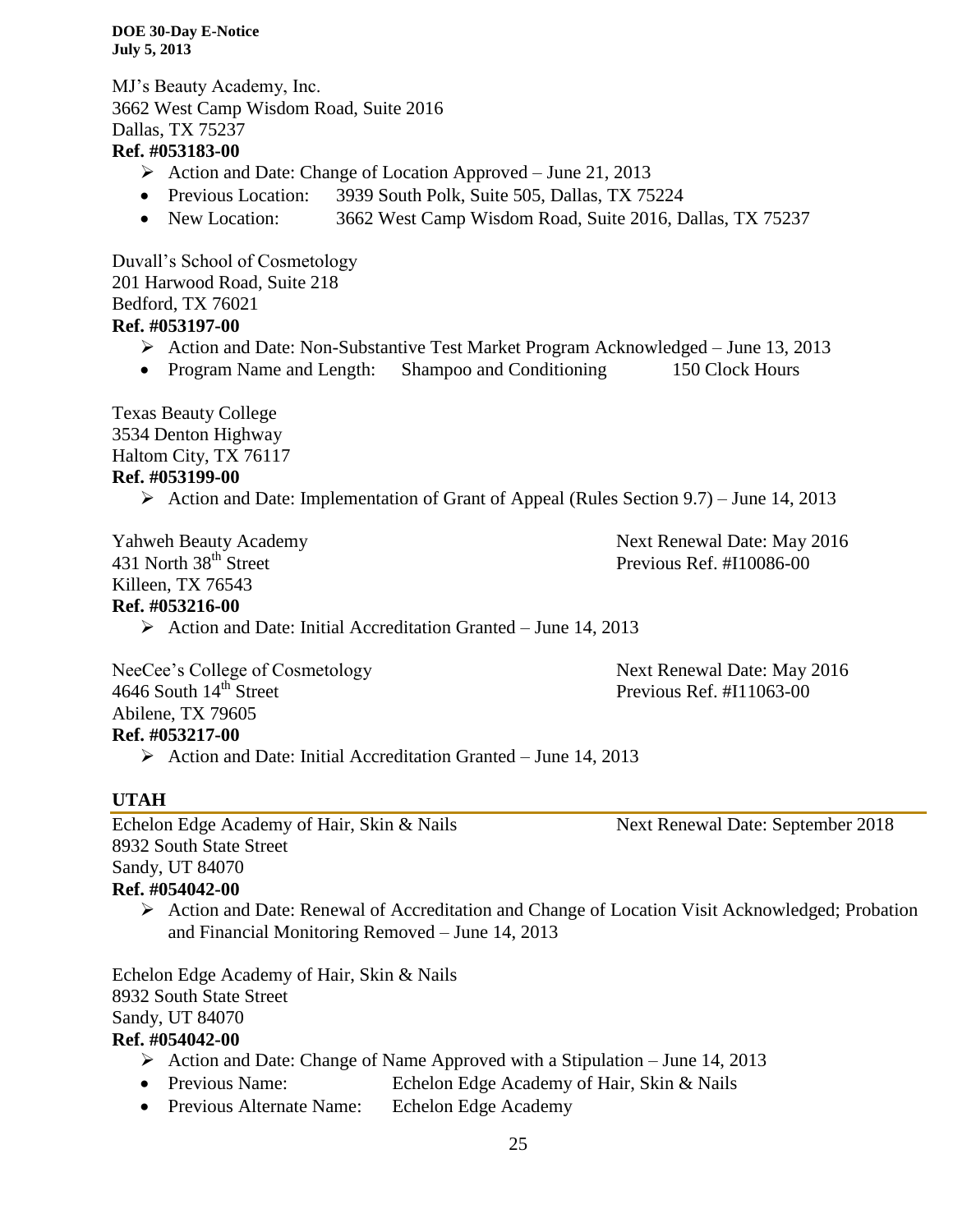- New Name: Francois D. College of Hair, Skin & Nails
- New Alternate Name: Francois D. College

Evans Hairstyling College 284 West 200 North Lindon, UT 84042 **Ref. #054046-00**

Action and Date: Change in Program Hours Approved (Special Process)\* – June 14, 2013

*\*New state requirement changed the minimum number of Cosmetology hours required for licensure to 1600; however this institution will continue to offer a 2000 clock hour Cosmetology program.* 

Image Works Academy of Hair Design, Inc. 77 East 800 North Spanish Fork, UT 84660 **Ref. #054052-00**  $\triangleright$  Action and Date: Teach Out Agreement Approved – June 14, 2013

Taylor Andrews Academy – St. George 42 South River Road, Suite 2

St. George, UT 84790

# **Ref. #054063-00**

Action and Date: Institution Removed from Financial Monitoring – June 14, 2013

# **VIRGINIA**

Cosmopolitan Beauty & Tech School 4201 John Marr Drive, Suite 206 Annandale, VA 22003

# **Ref. #056059-00**

- $\triangleright$  Action and Date: Addition of Program Approved with a Recommendation for Improvement June 14, 2013
- New Program: Esthetics 600 Clock Hours

The Chrysm Institute of Esthetics 281 Independence Boulevard, Suite 101 Virginia Beach, VA 23462 **Ref. #056065-00**

- Action and Date: Change of Location Approved June 14, 2013
- Previous Location: 317 Office Square Lane, Suite 102A, Virginia Beach, VA 23462
- New Location: 281 Independence Boulevard, Suite 101, Virginia Beach, VA 23462

# **WASHINGTON**

Gene Juarez Beauty Schools, LLC Next Renewal Date: May 2019 2222 South  $314<sup>th</sup>$  Street Federal Way, WA 98003 **Ref. #B57030-01**

 $\triangleright$  Action and Date: Renewal of Accreditation – June 14, 2013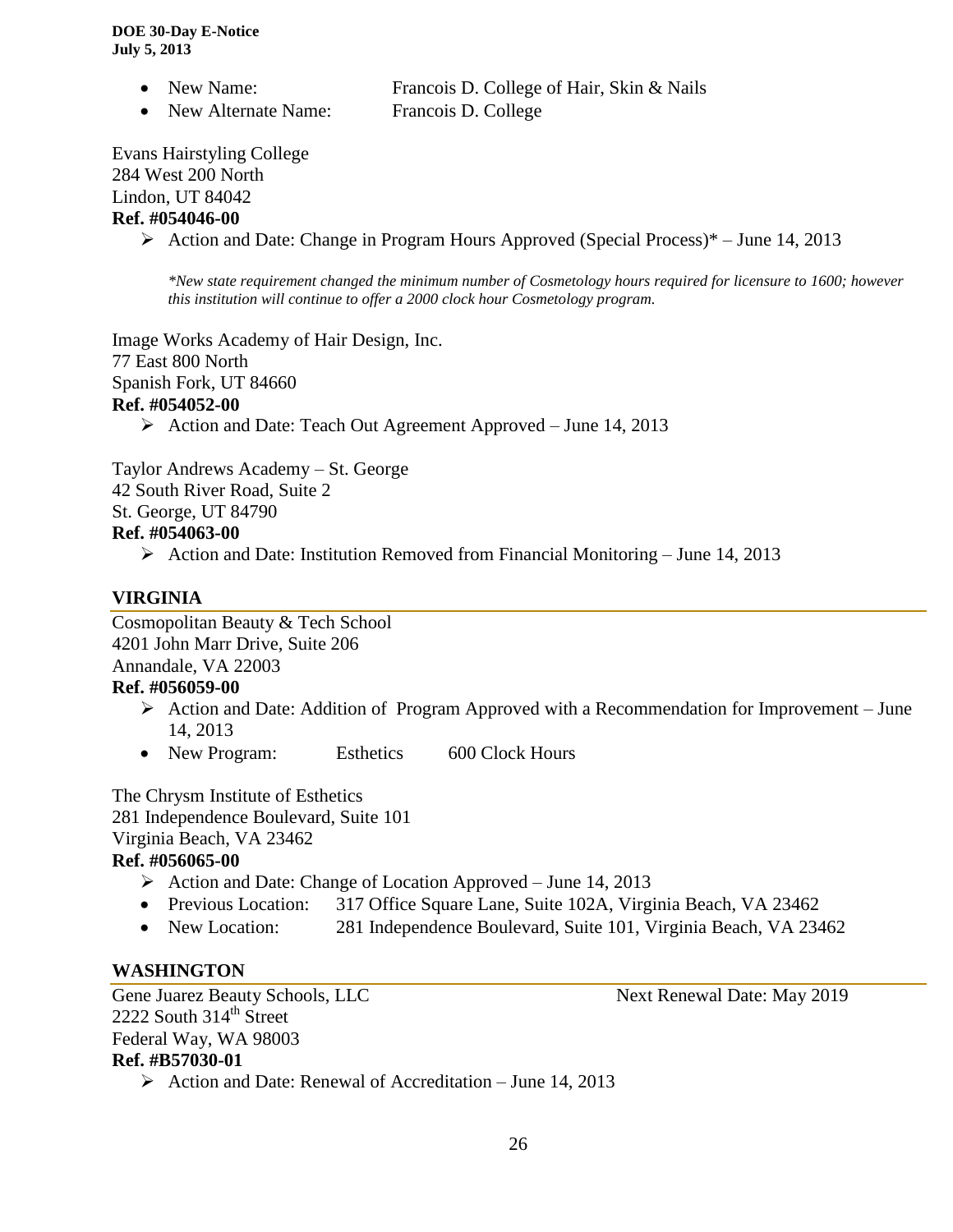Evergreen Beauty College 1222 Bronson Way North Renton, WA 98057

# **Ref. #P57058-01**

Action and Date: Provisional Additional Location Accreditation Continued – June 14, 2013

# **WISCONSIN**

First Class Cosmetology School Next Renewal Date: May 2019 306 State Street Beloit, WI 53511 **Ref. #059046-00**

Action and Date: Renewal of Accreditation – June 14, 2013

Bella Academy of Cosmetology Next Renewal Date: May 2016 338 Pearl Avenue Previous Ref. #I11082-00 Oshkosh, WI 54901 **Ref. #059049-00**

 $\triangleright$  Action and Date: Initial Accreditation Granted – June 14, 2013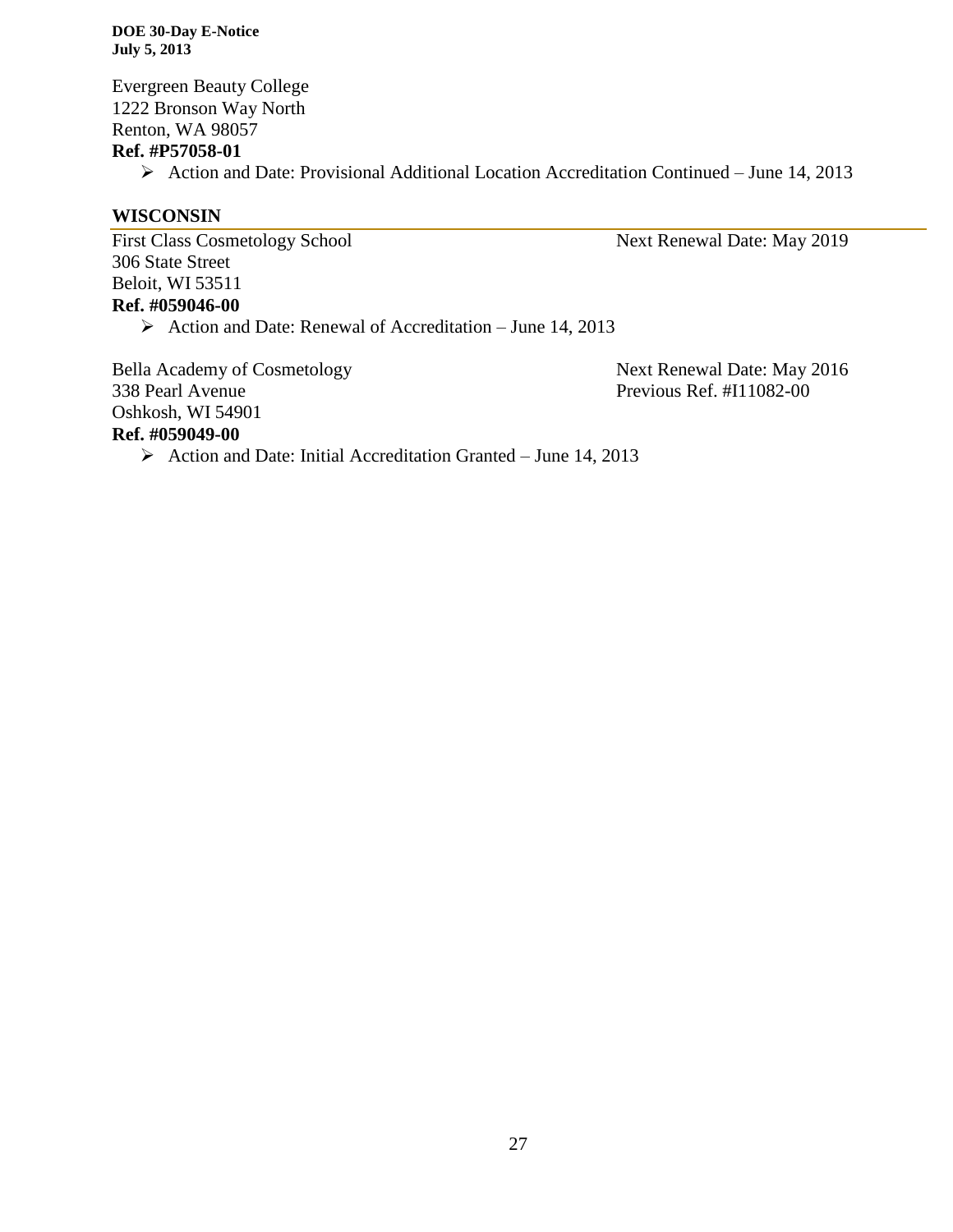# **To The Following:**

# **United States Department of Education**

- Sila Ms. Kathleen Hochhalter- Special Assistant-- Administrative Actions & Appeals Division
- **Ms.** Mary Gust- Director-- Administrative Actions  $\&$  Appeals Division
- **Department of Education Accreditation Division- USDOE-- Washington, DC**
- Ms. Cathy Sheffield- Accreditation & State Liaison Office-- USDOE--- Washington, DC
- **MS. Rachael Shultz- Accreditation and State Liaison Office-- USDOE --- Washington, DC**
- Ms. Lauren Pope- Administrative Actions and Appeals Services Group-- Washington, DC
- Ms. Patrice Fleming-Team Leader-- School Participation Team--- Boston/New York
- **MS. Betty Coughlin- Area Case Director-- School Participation Team--- Boston/New York**
- Ms. Tracy Nave-Team Leader-- School Participation Team--- Boston/New York
- **Mr.** Christopher Curry- Team Leader-- School Participation Team--- Boston/New York
- Ms. Martina Fernandez-Rosario- Acting Area Case Director-- School Participation---
- **San Francisco/Seattle**
- **MS. Kerry O'Brien- Team Leader-- School Participation Team--- Denver**
- **Mr. Michael Frola- Area Case Director-- School Participation Team--- Philadelphia**
- Ms. Nancy Paula Gifford- Area Case Director-- School Participation Team--- Philadelphia
- Ms. Sherrie Bell- Compliance Manager—School Participation Team--- Philadelphia
- **Mr. Jesus Moya- Team Leader-- School Participation Team--- Dallas**
- **MS. Kim Peeler- Team Leader-- School Participation Team--- Dallas**
- **Ms. Cynthia Thorton- Area Case Director for Region 6-- School Participation Team--- Dallas**
- **Mr. Christopher Miller-Team Leader-- School Participation Team--- Atlanta**
- **Mr.** Charles Engstrom- Area Case Director-- School Participation Team--- Atlanta
- Mr. Ralph Lobosco- Area Case Director-- School Participation Team--- Kansas City
- **Mr. Douglas Parrott- Area Case Director-- School Participation Team--- Chicago/Denver**
- **MS. Carolyn White-Team Director-- School Participation Team--- South Central Accreditors**

- **Mr. Roger J. Williams- Executive Director-- ACCET**
- **Mr. Michale McComis, Ed.D.- Executive Director-- ACCSCT**
- Mr. Albert Gray, Ph.D.- Executive Director-- ACICS
- **Dr.** Gary Puckett- Executive Director-- COE

# **State Authorities**

- Mr. Bob McKee- AL State Board of Cosmetology-- Montgomery, AL
- Ms. Theresa Bunch- AZ State Board of Cosmetology-- Tempe, AZ
- Ms. Kelli Kersey- AR Department of Health (Section Chief, Cosmetology)-- Little Rock, AR
- Mr. Charles Kirkpatrick- AR State Board of Barber Examiners-- Little Rock, AR
- Ms. Kristy Underwood- CA Board of Barbering & Cosmetology-- Sacramento, CA
- Ms. Christine Jones- CA Board of Barbering & Cosmetology-- Sacramento, CA
- Ms. Leeza Rifredi Licensing Manager BPPE--CA
- **Ms. Laura Metune Bureau Chief BPPE-- CA**
- Ms. Pamela Goens- CO Office of Barber & Cosmetology Licensure-- Denver, CO
- **Mr. Douglas Parrott- Area Case Director-- School Participation Team—Denver, CO**
- Ms. Janet Brancifort- CT Examining Board for Barbers, Hairdressers, & Cosmeticians-- Hartford, CT
- Ms. Judy Letterman- DE Board of Cosmetology & Barbering-- Dover, DE
- **Mr. Clifford Cooks- DC Department of Consumer & Regulatory Affairs-- Washington, DC**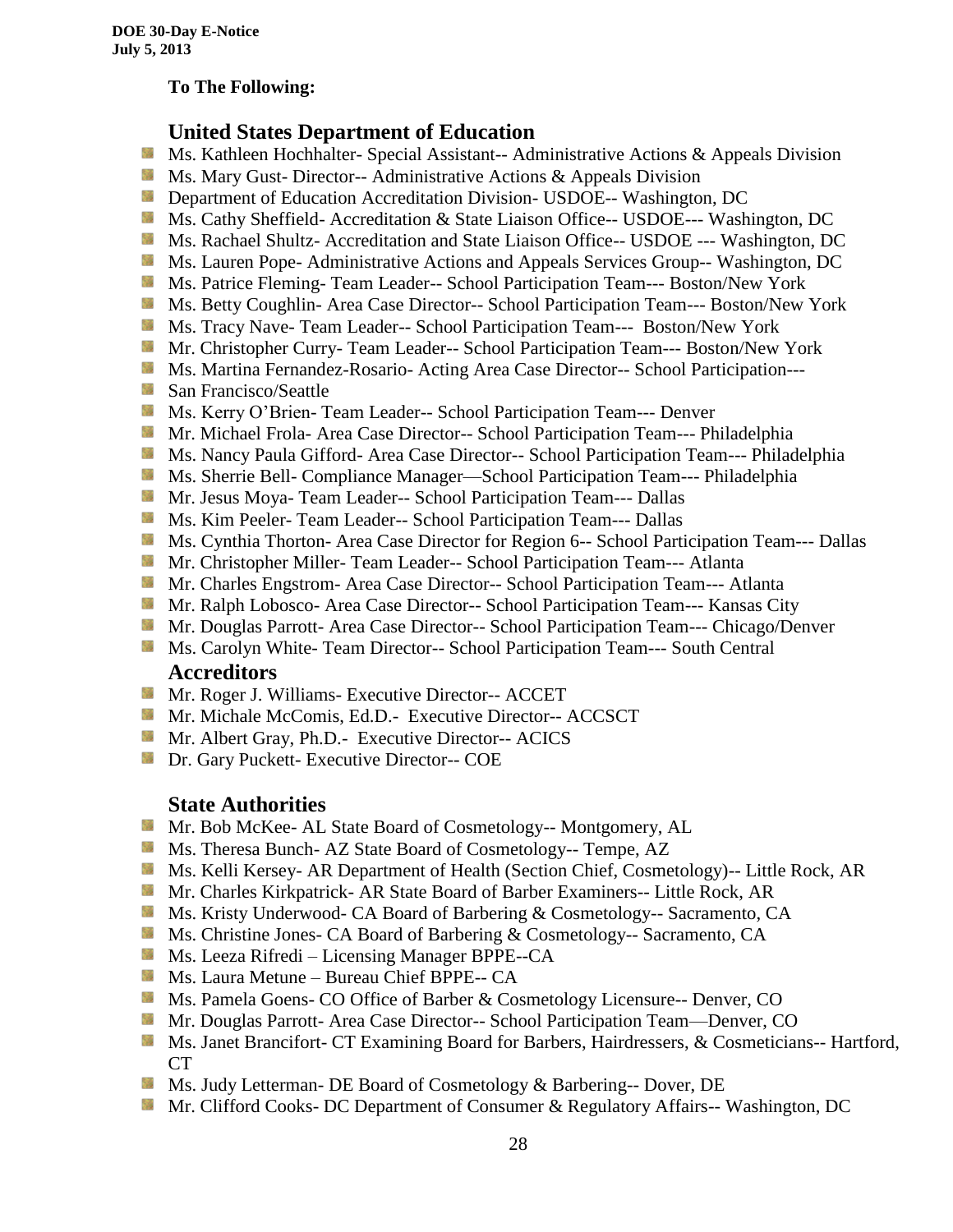- **Ms. Robyn Barineau- FL State Board of Cosmetology & Barbers Board-- Tallahassee, FL**
- Mr. Josh Waters- GA State Board of Cosmetology & GA Board of Barbers-- Macon, GA
- **MS. Margaret Guerrero- Guam Board of Barbering & Cosmetology-- Mangilao, Guam**
- **Ms. Laureen Kai- HI Barbering & Cosmetology Department-- Honolulu, HI**
- **Ms.** Tana Cory- ID Bureau of Occupational Licenses-- Boise, ID
- **Ms. Keri Ginger- IL Department of Financial & Professional Regulation-- Springfield, IL**
- **Ms.** Tracy Hicks- IN Professional Licensing Agency-- Indianapolis, IN
- Ms. Rosemary Bonanno- IA Board of Cosmetology Examiners-- Des Moines, IA
- Ms. Susan Reynolds- Iowa Board of Cosmetology Arts & Sciences—Des Moines, IA
- **Ms. Mary Lou Davis- KS State Board of Cosmetology-- Topeka, KS**
- **Mr. H.R. Vacek- KS State Barber Board-- Topeka, KS**
- **Mr. Charles Lykins- KY Board of Hairdressers & Cosmetologists-- Frankfort, KY**
- Mr. Steven Young- LA State Board of Cosmetology-- Baton Rouge, LA
- **Ms. Latrice Matthews- LA Board of Barber Examiners-- Baton Rouge, LA**
- **Ms.** Geraldine Betts- ME Department of Professional & Financial Regulation-- Augusta, ME
- **Mr. Robert Wood- MD State Board of Cosmetologists-- Baltimore, MD**
- **Maryland State Board of Barbers- Baltimore, MD**
- Ms. Helen Peveri- MA Board of Cosmetology-- Boston, MA
- Ms. Mary Jayne Fay, Ed.D.- MA Department of Education-- Malden, MA
- Ms. Linda Clewley- MI State Board of Cosmetology-- Lansing, MI
- **Ms.** Gina Stauss- MN Board of Cosmetologist Examiners-- Minneapolis, MN
- Ms. Cynthia Johnson- MS State Board of Cosmetology--Jackson, MS
- Ms. Emily Carroll- MO State Board of Cosmetology-- Jefferson City, MO
- **Ms.** Grace Berger- MT Board of Barbers & Cosmetologists-- Helena, MT
- **MS.** Kris Chiles- NE State Board of Cosmetology Examiners-- Lincoln, NE
- Nebraska Board of Barber Examiners- Lincoln, NE
- Ms. Nadine Griego- NV State Board of Cosmetology-- Las Vegas, NV
- **Nevada State Board of Massage Therapy- Las Vegas, NV**
- **Ms. Kathryn Wantuck- NH State Board of Barbering, Cosmetology, and Esthetics-- Concord, NH**
- Mr. Jay Malanga- NJ Board of Cosmetology & Hairstyling-- Newark, NJ
- **MS.** Antoinette Griego- NM State Board of Barbers & Cosmetologists-- Santa Fe, NM
- Ms. Jackie Holmes- New Mexico Massage Therapy Board-- Santa Fe, NM
- Ms. Kathleen McCoy- NY Department of State-Division of Licensing Services-- Albany, NY
- Ms. Carol Yates- NY State Education Department-Bureau of Proprietary School Supervision--Albany, NY
- Ms. Lynda Elliott- NC State Board of Cosmetic Art Examiners- Raleigh, NC
- **North Carolina Board of Barber Examiners- Raleigh, NC**
- **Ms. Sue Meier- ND State Board of Cosmetology-- Bismarck, ND**
- Ms. Tona Stevenson- North Dakota State Board of Barber Examiners-- Dickenson, ND
- Mr. James P. Trakas- Executive Director-- OH State Board of Cosmetology--- Grove City, OH
- **Ms. Sherry Lewelling- OK Board of Cosmetology-- Oklahoma City, OK**
- Ms. Samantha Patnode- OR Health Licensing Agency-- Salem, OR
- Ms. Kelly Diller- PA State Board of Cosmetology-- Harrisburg, PA
- Mr. Juan Bigio Ramos, Ph.D.- PR General Council of Education-- San Juan, PR
- Mr. Enrique Martinez- PR Examining Board of Beauty-- San Juan, PR
- **Ms. Gail Giuliano- Board Administrator-RI State Board of Barbering & Hairdressing-- Providence,** RI
- Ms. Maureen Slowik- Board Administrator- RI State Board of Cosmetology--Providence, RI
- Ms. Tracey McCarley- SC Board of Barber Examiners-- Columbia, SC锑